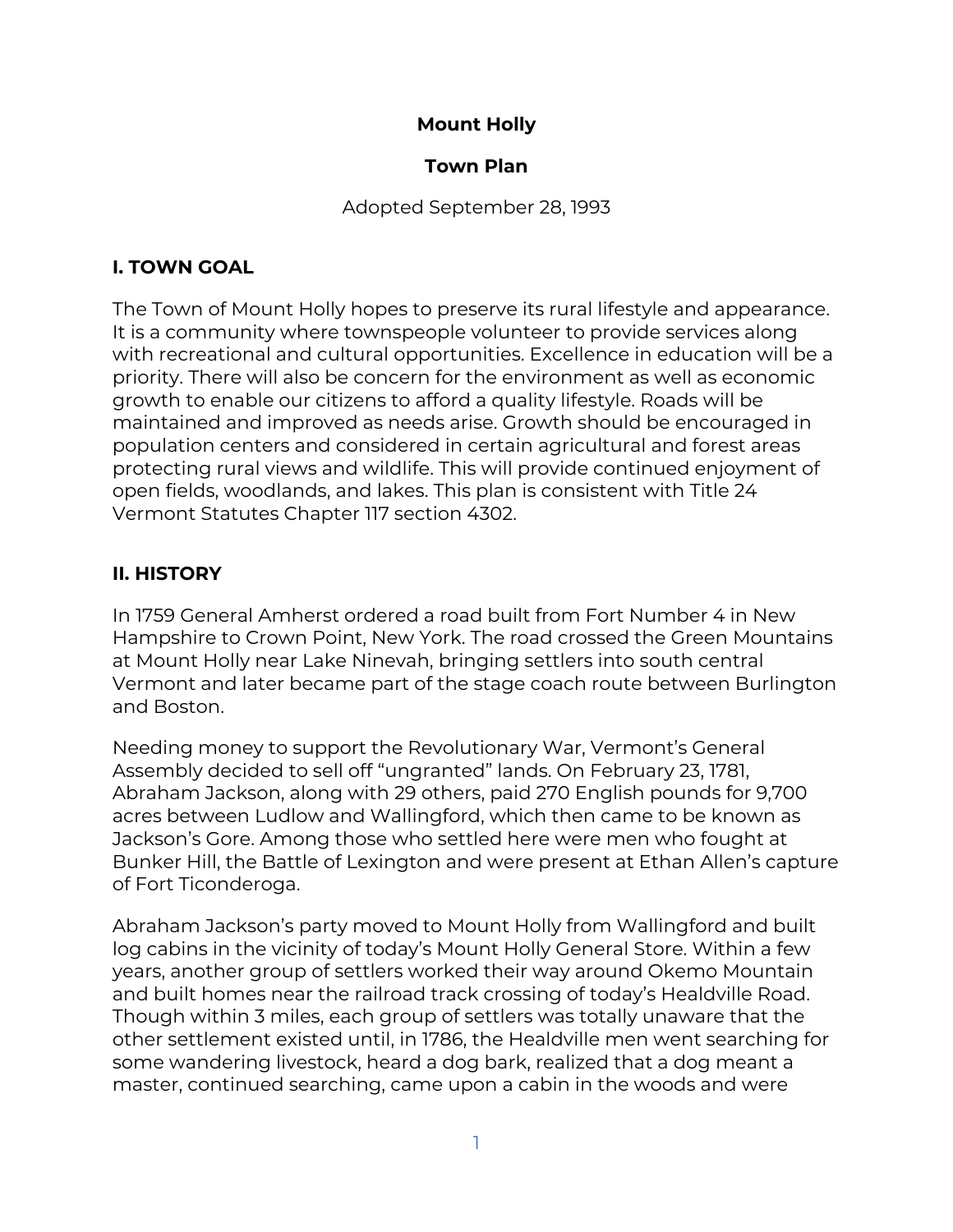pleasantly surprised to find a church service in progress. Before long, paths and roads created a single community.

On October 31, 1792 Vermont's General Assembly formally created Mount Holly from Jackson's Gore and portions of land from Wallingford and Ludlow.

Mount Holly was a mountain community with many assets. The soil was excellent for grazing livestock and growing potatoes. In 1840 Mount Holly led the state in dairy production and exported 65,930 bushels of potatoes. Of the 3 natural ponds, Patch Pond, which we now call Lake Ninevah, was never used for commerce, but Jackson's Pond, which has since been renamed Star Lake, was. Abraham Jackson built the town's first saw mill at the outlet of his pond in the center of what was then called Mechanicsville. At one time 8 mill ponds existed within the town. By 1869 Mount Holly had 14 saw mills in town.

Rich deposits of brick clay were another of Mount Holly's assets and a brick kiln was set up by the depot. Six houses in town were built entirely of brick. Other industry in Mount Holly included grist mills, blacksmiths, a tannery and factories producing chairs, cotton batting, bowls, cheese boxes, rakes and toys.

During the late 1840s, a race developed between the Central Vermont Railroad and the Rutland Railroad. Each wanted to be first to get a train through from Boston to Burlington. Working from both ends, the Rutland Railroad's tracks met and joined at the summit of the Mount Holly pass. There was a great deal of celebrating since they had won by a 2 week margin. While making the cut through Mount Holly, the railroad workers found the remains of a mammoth preserved in a peat bog. A portion of a tusk and a molar tooth are on display at the University of Vermont.

In 1882 the Crowley Cheese Factory was built. Today it is designated as a National Historic Place and listed in the National Register of Historic Places by the Federal Government. In 1889 the toy factory moved away taking most of the Methodists with it. They left behind their church, built in 1884, which is today's town library and community center, after serving for many years as Town Hall.

There were a few lean years as industry died out, but before long a new business began. During the 1890s, Green Mountain Cottage and Lake View Inn opened their doors to summer visitors. It had become a summer community. In 1911 citizens petitioned to have the post office name changed from Mechanicsville to Belmont.

#### **III. COMMUNITY PROFILE**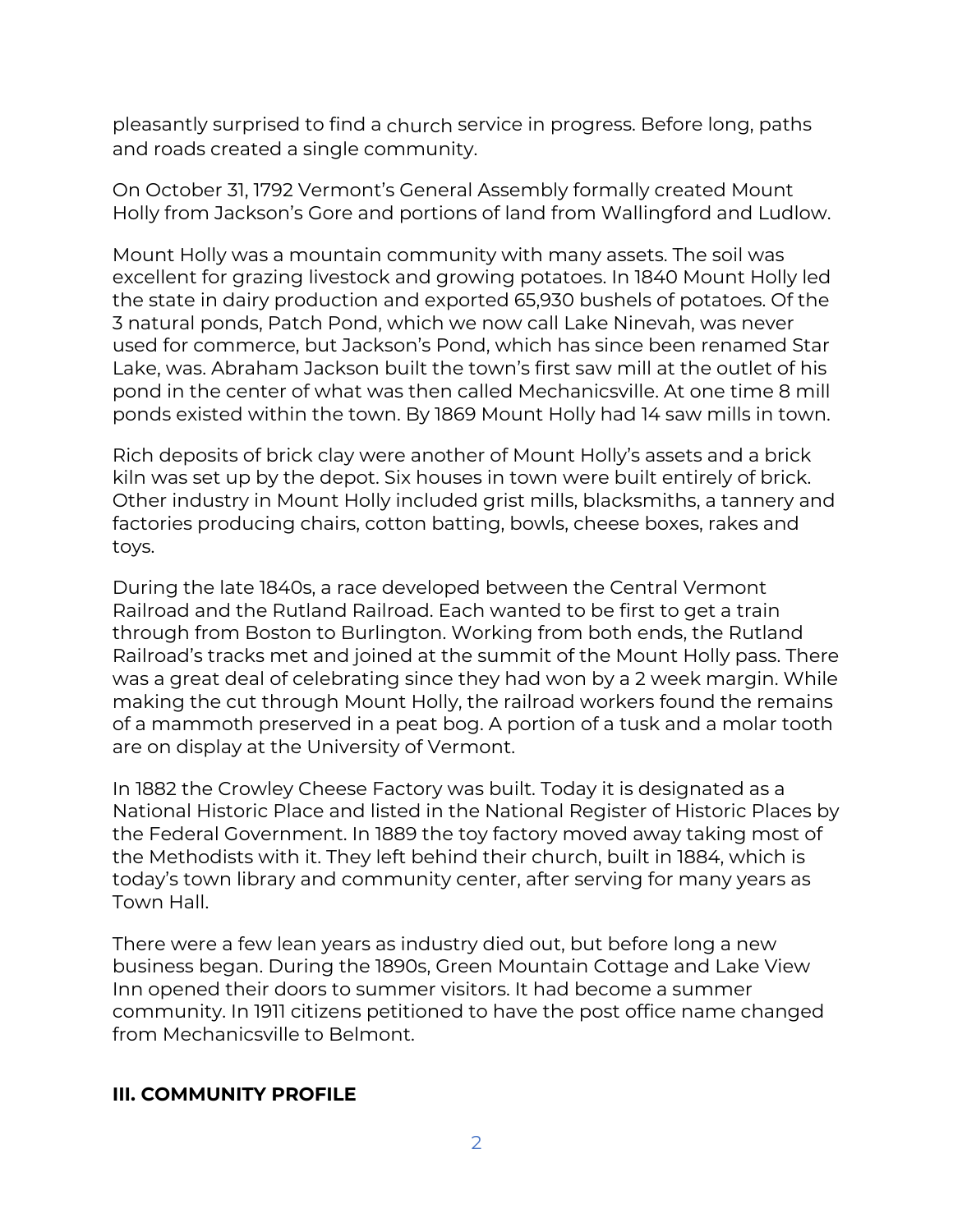## **1. Locational Data**

Mount Holly is located on a hilly plateau on the central ridge of the Green Mountains. Its elevation ranges from about 1200 feet above sea level to 3343 feet at the summit of Okemo Mountain. The village of Belmont, at 1850 feet, is one of the highest in the State. The Town lies astride the watershed of the Green Mountains since the streams in the eastern part of the town drain eastward into the Black River and on to the Connecticut River, while the waters in the central and western parts of town drain into the Mill River and north into Lake Champlain. The Town's location places it in a belt of high annual snow fall.

Topographically, the Town is composed of a series of hills and low mountains, some in excess of 2000 feet, which are separated by mountain streams and brooks. There are three lakes in the Town: Star Lake in Belmont, Lake Ninevah in the north near the Town's boundary with Plymouth, and Tiny Pond which the Town shares with Ludlow in the northeastern corner.

In total area, Mount Holly is one of the larger towns in Rutland County with 29,338 acres. About one-fifth of the Town is public land in Okemo State Forest on the eastern border, Green Mountain National Forest on the west and about 92 acres on the northeast side of Star Lake owned by the State of Vermont.

# **2. Adjacent Municipalities**

The Town of Mount Holly borders the following towns: Wallingford, Mount Tabor, Weston, Ludlow, Plymouth, and Shrewsbury.

Most of the border with Wallingford and all of the border with Mount Tabor occurs within Green Mountain National Forest. All such lands will continue to be managed by the United States Forest Service so uses will be compatible among these towns. The remaining border with Wallingford and all of the border with Shrewsbury and Plymouth involves lands rural in nature with low density housing and related farming or forestry uses. Such similar uses would not appear to conflict with each other.

The border between Mount Holly and Ludlow occurs on the east slope of Okemo Mountain and primarily within Okemo State Forest. The primary activity along this border is skiing. This is compatible with the Ludlow Town Plan and from the ridge eastward, with the Mount Holly Town Plan.

The Mount Holly-Weston border is along an area of very low housing density. Part of the border is within Green Mountain National Forest and will continue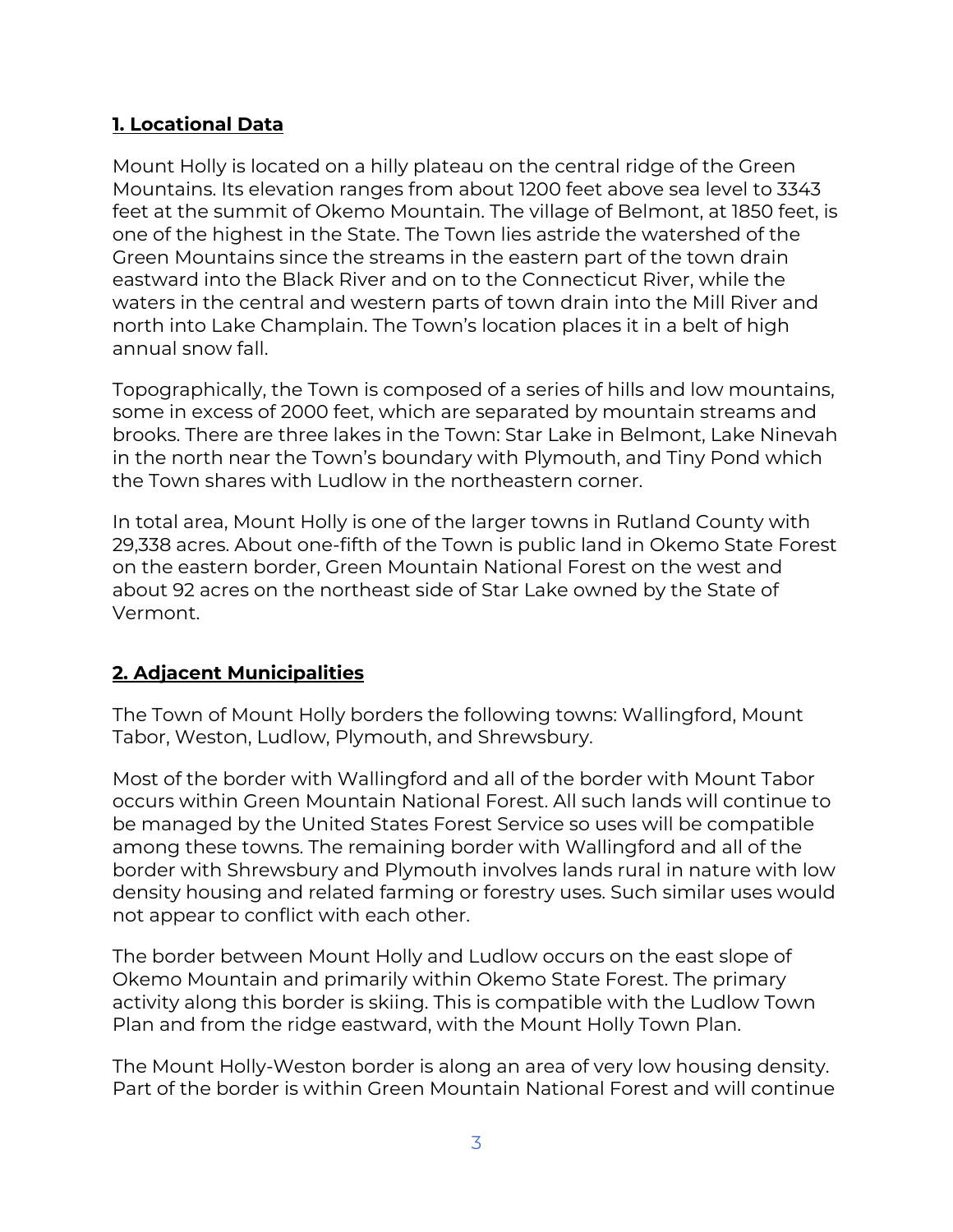under United States Forest Service management along both sides. Part is within Okemo State Forest and will continue under Vermont Department of Forest, Parks and Recreation management. The remainder, due to its remote location in both towns, will likely remain in very low density and use should remain compatible.

Regional Plans are designed to support town plans, and Mount Holly's plan is consistent with the Rutland Regional Plan.

## **3. Population and Employment**

Mount Holly's population was at its maximum, 1,582, in the 1870s. Dairying and forestry supported most of the population on widely dispersed farmsteads. With the decline of upland farming the population decreased until there were only 567 residents in 1950. A gradual increase began in the 1960s as the state highway system serving the Town improved and commuting to job centers in the region provided a variety of employment. Mount Holly became an attractive place for those locating in the area for job opportunities, for retirement and for vacation homes. The 1980 census figures show that our population was 938, in 1990 we numbered 1,093 and the population is projected to be 1248 in the year 2000.

The 1990 census showed an average wage in Mount Holly of \$18,207. When looking at household income, which includes single person and non-related member households earning an income, the median income is \$27,986. This figure places Mount Holly 15th out of the 27 towns in Rutland County and within the moderate income group in Vermont as a whole.

It is interesting to note that in 1990, 27.2% of Mount Holly's population was under age 18, while 12.9% was over age 65. Several challenges face the community. Some of these challenges include the needs for education, needs for job opportunities, housing and the welfare of our senior citizens.

# **IV. COMMUNITY RESOURCES**

## **1. Recreation: Inventory**

Recreational activities in Mount Holly have historically revolved around the fact that it is a hill country town. Much of the land was forested thereby providing excellent wildlife habitat fostering hunting and fishing. Today, hiking, horseback riding, and camping are popular, while the ponds and streams provide excellent swimming, boating and fishing. Winter sports include snowmobiling and cross country skiing. Part of the eastern slope of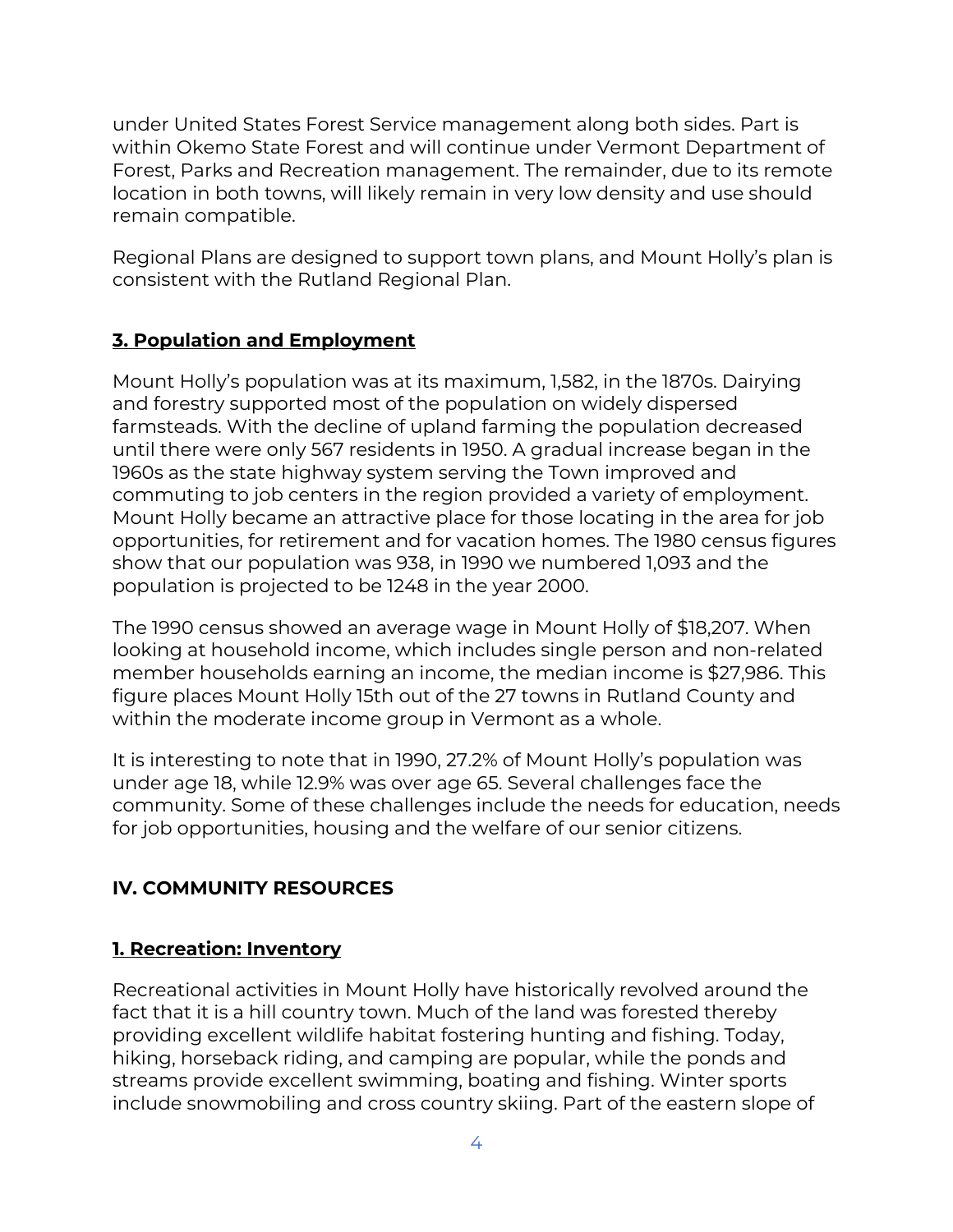Okemo Mountain is in Mount Holly and downhill skiing currently occurs on the mountain road and trails associated with the Okemo Mountain Ski Area.

#### Specific Areas

The following list includes areas of special note but is not all inclusive. The very dispersed nature of the recreation activities in town prohibits the naming of every location.

- a. Star Lake (formerly Jackson Pond) is approximately 50 acres in size and is important for swimming with a beach located near its outlet. The pond itself is shallow with few areas over six feet in depth. In addition, over the years it has received runoff from surrounding fields which have been, at times, heavily fertilized. Consequently, algae growth often becomes a significant problem in late summer. The Lake originally supported a standard warm water fishery including sunfish, perch, bullhead, and pickerel. Today these have been replaced by bass, channel catfish, and trout, the latter on a put and take basis. The island supports a small bog community of sphagnum moss, pitcher plants, and speckled alder. Ospreys and loons are still seen occasionally on the lake, along with migrating waterfowl both spring and fall. The Vermont Department of Fish and Wildlife lists the Lake as a significant natural community. (See map)
- b. Lake Ninevah (formerly Patch Pond) is the largest pond in town approximately 270 acres in size and currently supports a standard warm water fishery. Almost all of the land around the pond is privately owned so the public is limited to a small boat access recently purchased by the Vermont Department of Fish and Wildlife. There is no beach or swimming area on the lake. It is listed in the Natural Areas of Vermont: An Inventory of Natural Areas, 1972-73 (Inventory number 939B) by the Vermont Department of Fish and Wildlife as a moderate to good waterfowl nesting and feeding area. Loons have frequently been reported on the lake in recent years.
- c. Tiny Pond, on the boundary between Mount Holly and Ludlow, is smaller than Star Lake and totally surrounded by private land so there is no public access at this time.
- d. Green Mountain National Forest. In 1984 Congress designated much of this land as the White Rocks National Recreation Area, the intent being to retain much of the area in a wild remote state for the benefit of wildlife which require that type of habitat and for recreational use including hunting, fishing, camping, snowmobiling, and cross country skiing. In 1989 this area was the site of the reintroduction of the pine marten into Vermont by the Department of Fish and Wildlife.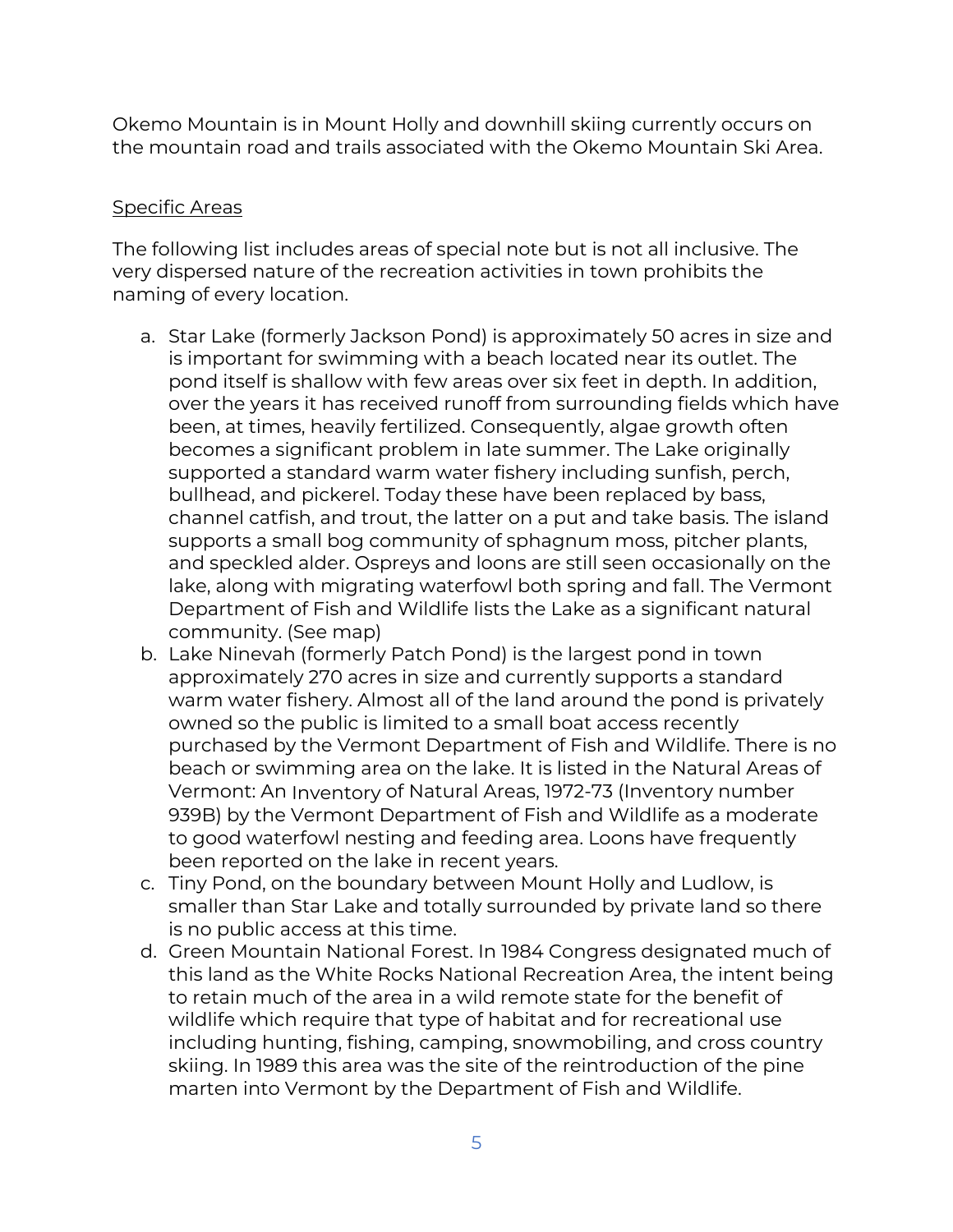- e. Okemo State Forest. Much of the western slope of the mountain is an important black bear corridor between the large block of wild federally owned land to the south and west of town and areas north of Mount Holly on Saltash and Killington Mountains. The Vermont Department of Fish and Wildlife has identified this as critical bear habitat and it is being managed as such. Fishing, hunting, hiking, snowmobiling and cross country skiing are the principal recreational activities in this area. A portion of Okemo Mountain Ski Area is within the Town of Mount Holly and is part of the long term leasehold of Okemo Mountain, Inc. This is primarily on the eastern side of the mountain. A hiking trail is being constructed from the site of the former Healdville railroad station to the mountain summit.
- f. Ball fields for baseball, softball, soccer and various other activities have been constructed and maintained in the area immediately behind the Mount Holly Elementary School. Swings and other pieces of playground equipment are maintained there as well. A major renovation of the fields was undertaken beginning in the summer of 1990 with assistance of the Army National Guard Engineers from Springfield, Vermont.
- g. Catamount Trail System. The Catamount Trail is a cross country ski trail running the length of Vermont. The proposed route through Mount Holly is across the northwest corner of the town entering about a mile south of East Wallingford and following old town roads to its exit near where Freeman Brook enters Mount Holly.
- h. Much of the remaining private land in town is still open for recreational activities such as hunting, fishing, cross country skiing, snowmobiling, and horseback riding. This land provides important space for these activities. It is hoped that the State of Vermont will begin to recognize this and adopt a program to ease the property tax burden on these lands so they will continue to be available for the future.

## **1. Recreation: Policy**

It is the policy of the town to continue to encourage recreational use of its lands as described under section IV (1) Community Resources: Recreational Inventory. Where open land can be maintained by concentrating activities and facilities this is to be encouraged.

a. The shore line around Star Lake should be protected from development as much as possible in order to prevent agents leading to further eutrophication from entering the lake and to retain the undeveloped appearance of much of the lake. Any opportunity which would lead to the removal of bottom sediments, with attendant nutrient loads, should be explored in order to retard the eutrophication process.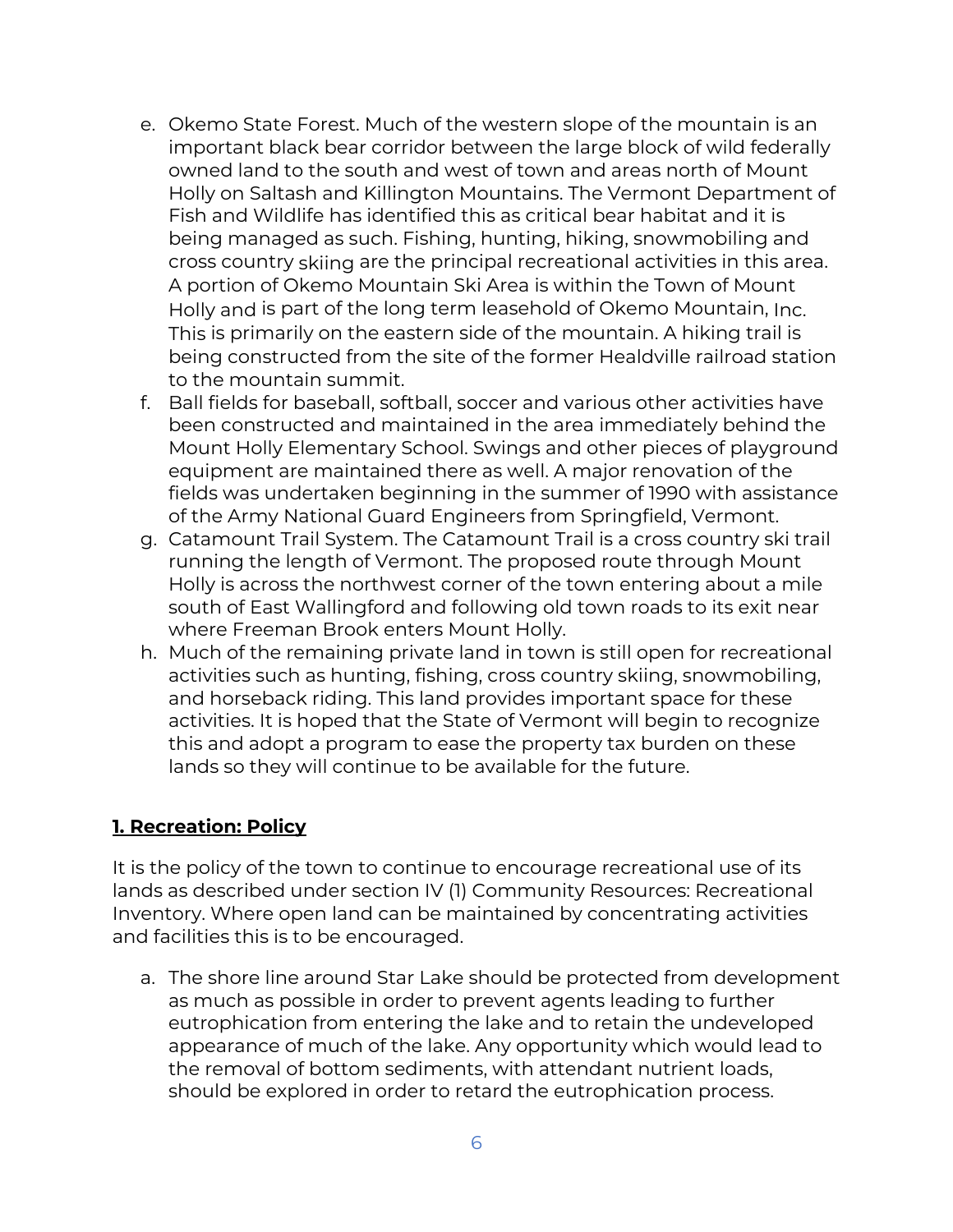- b. Lake Ninevah is a major water resource in the Town and as such should be available for use by townspeople. Effort should be made to obtain lake frontage along the lake for public recreation involving swimming and similar activities.
- c. Tiny Pond is a water resource in the Town and as such should be available for use by townspeople. Future consideration should be given to secure a public road to the pond and water frontage for public recreation involving swimming and similar activities.
- d. Green Mountain National Forest: The forest should retain its wild and primitive nature with special emphasis given to wildlife habitat maintenance and dispersed recreation in accordance with the objectives of the National Recreation Area. See comments concerning public lands under Okemo State Forest below.
- e. Okemo State Forest: The dispersed types of recreational activities outlined above (hunting, fishing, hiking etc.) will be encouraged by doing whatever possible to maintain the forest areas, important water courses, and open spaces. In particular, the public lands in town should be managed to provide those activities which may not be possible on private lands in the future. It is the recommendation of the Planning Commission that additional public lands not be converted to use by private interests. These areas should be managed to maintain and promote the various wildlife needs and recreational activities outlined previously.
- f. Developed recreational ball fields should be maintained and improved as funds and resources become available. Every attempt should be made to increase facilities when possible. Development of additional indoor facilities should be pursued as well.
- g. Development of the Catamount Trail should be encouraged since this is of benefit both to town's people with an interest in cross country skiing as well as a benefit to the State as a whole.
- h. Private lands open to recreational use in town still constitute the majority of the acreage. This is a significant asset of the town. Participation in the Use Value Appraisal Program should be continued where possible to encourage productivity of the land and maintain it as a recreational resource.

## **2. Fire: Inventory**

The Mount Holly Volunteer Fire Department is an organization of 24 active members which provides fire protection to the town along with assistance in other emergencies. The main station is on School Street. The old town garage in Belmont served as a substation until its recent collapse. The Town will now have to decide whether to rebuild it. The Fire Department has a current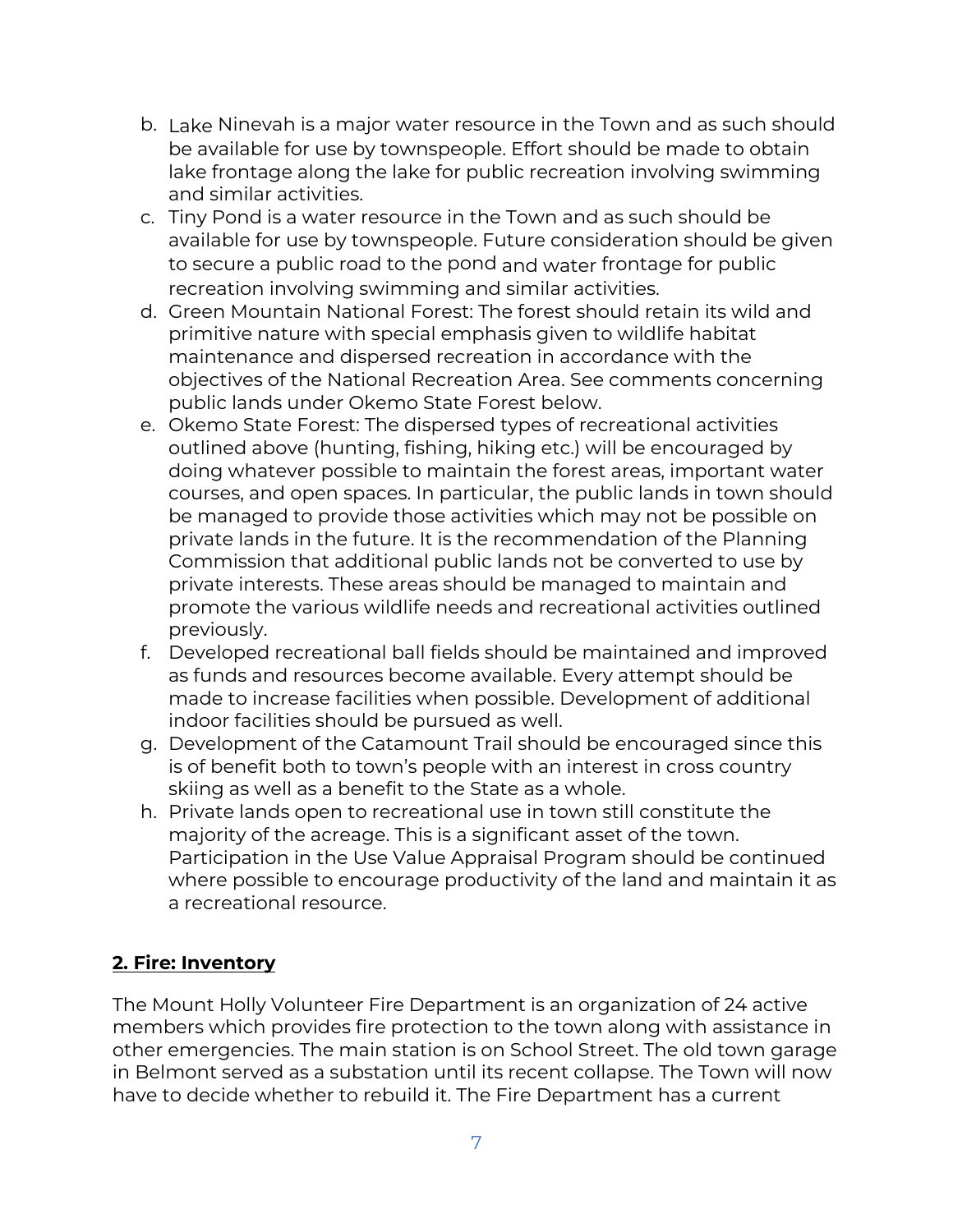operating budget of \$24,200. Additional moneys are generated through fund raising projects such as snowmobile races, raffles, and coin drops. The Department provides public fire prevention programs to local schools, and other organizations as requested. Working in conjunction with the Rescue Squad, the Department provides an additional rescue truck which was purchased completely by funds raised by the members. In addition, a new fire truck (primary pumper) was purchased by the town in December of 1991 and is being paid for over a 5 year period.

Fire dispatching is provided by the Vermont State Police. The current number is 259-2700.

# **2. Fire: Policy**

The primary responsibility for fire fighting in Mount Holly should be the Mount Holly Volunteer Fire Department, and the town is committed to providing adequate resources for training and equipment for this to be done. In a rural situation, fire protection can be a significant problem. There are, however, certain things which can be done to reduce the danger and increase that protection. Installation of a few hydrants connecting Star Lake to points in Belmont would provide improved fire protection for village residents. Relocating the Belmont substation is also a priority. In the more rural areas of town construction of fire ponds with dry hydrants is encouraged. The Agency of Natural Resources has set up helpful guidelines for locating fire ponds. In general, the fire department is directing its efforts to lowering the Town's insurance rating, therefore reducing insurance premiums for town residents.

## **3. Police: Inventory**

Local police protection is provided through three separate entities. The Town has two part time constables elected by popular vote. The operating budget is \$1440. The Rutland County Sheriff's Department is available as needed and has been requested by the Selectmen to enforce traffic laws in problem areas. The Vermont State Police, based in Rutland, are responsible for handling traffic, criminal and civil issues in Mount Holly. The constable's phone number is 259-2341 and the Vermont State Police number is 773-9101.

# **3. Police: Policy**

The primary police function shall be handled by the Vermont State Police with support from the Sheriff's Department and the Town Constables. Town constables shall have completed the basic police training course.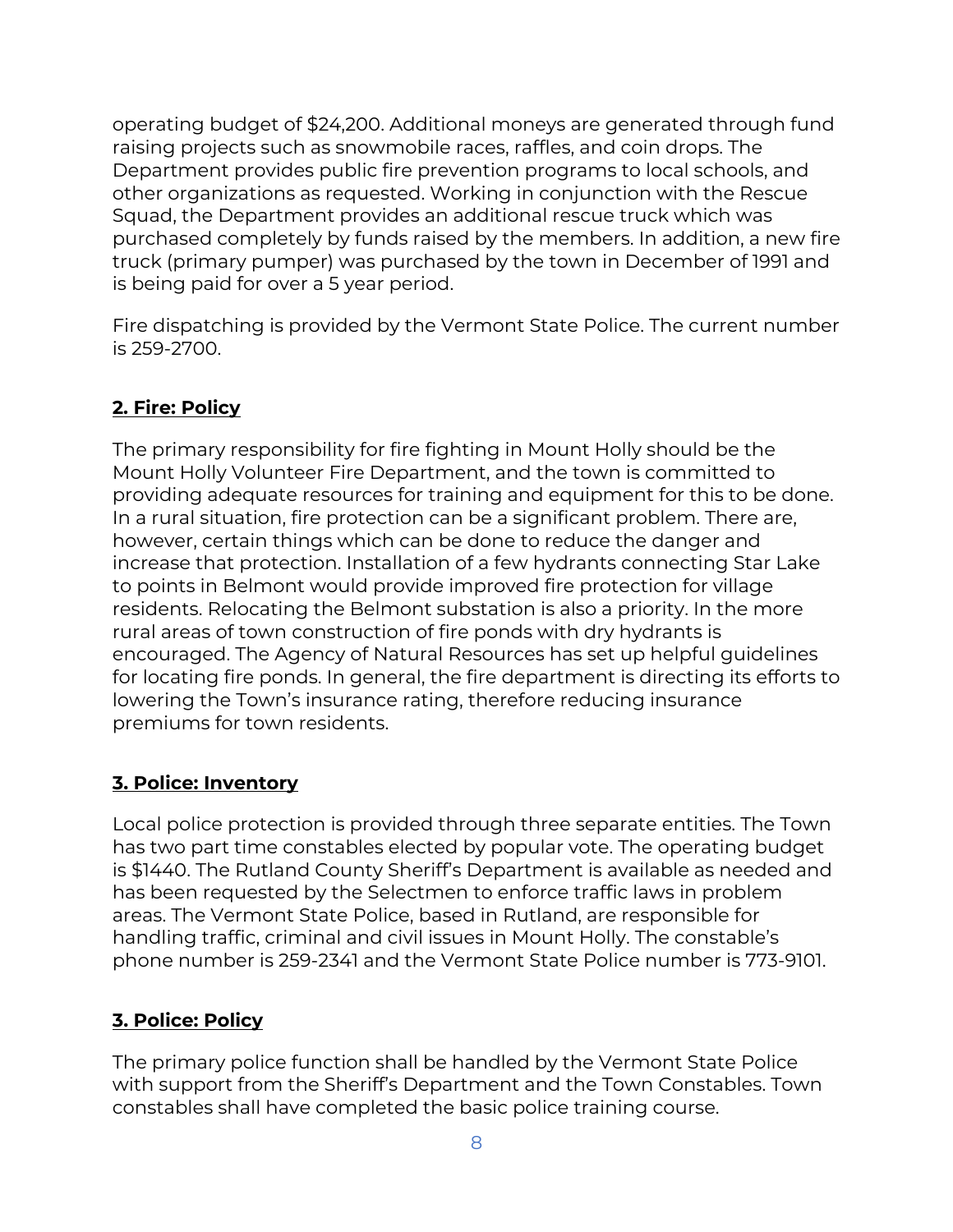# **4. Rescue Squad: Inventory**

The Mount Holly Volunteer Rescue Squad provides treatment to residents and visitors on an emergency call basis transporting regularly to either Rutland or Springfield hospitals. If paramedics are needed, they will meet the Rescue Squad enroute to Rutland. The Rescue Squad has a volunteer staff, eight of whom are certified Emergency Medical Technicians. members are required to receive, at a minimum, 66 hours of Advanced First Aid training and a ten hour Emergency Care Attendant program before beginning any field work. The current Rescue Squad budget is \$10,500. The Vermont State Police provides dispatching for these calls. The current number Rescue Squad phone number is 775-3133.

## **4. Rescue Squad: Policy**

The primary responsibility for responding to medical emergencies should be the Mount Holly Volunteer Rescue Squad. The town is committed to staffing this organization with adequately trained volunteers and providing the necessary equipment.

## **5. Health Care Services: Inventory**

There are no medical facilities located in the town of Mount Holly. The Rutland Regional Medical Center is a 188 bed, recently renovated, full service medical facility. This is the closest hospital to Mount Holly, but Springfield Hospital is also available. Based in Rutland is the Visiting Nurse Association which provides "Home Care" services such as skilled nursing, physical, occupational and speech therapy, home health aides, homemaker services as well as a Hospice program. Fees are based on actual cost and no one is turned down for "inability to pay as long as care is needed". In addition to the above services, Rutland Area Community Services, Vermont Achievement Center and Convenient Medical Care, Inc. provide further health services as needed. There is also available, in Ludlow, a medical clinic staffed and operated by the Springfield Hospital.

## **5. Health Care Services: Policy**

As a small rural community, we will continue to depend on larger neighboring communities for comprehensive health care.

#### **6. Cultural Facilities: Inventory**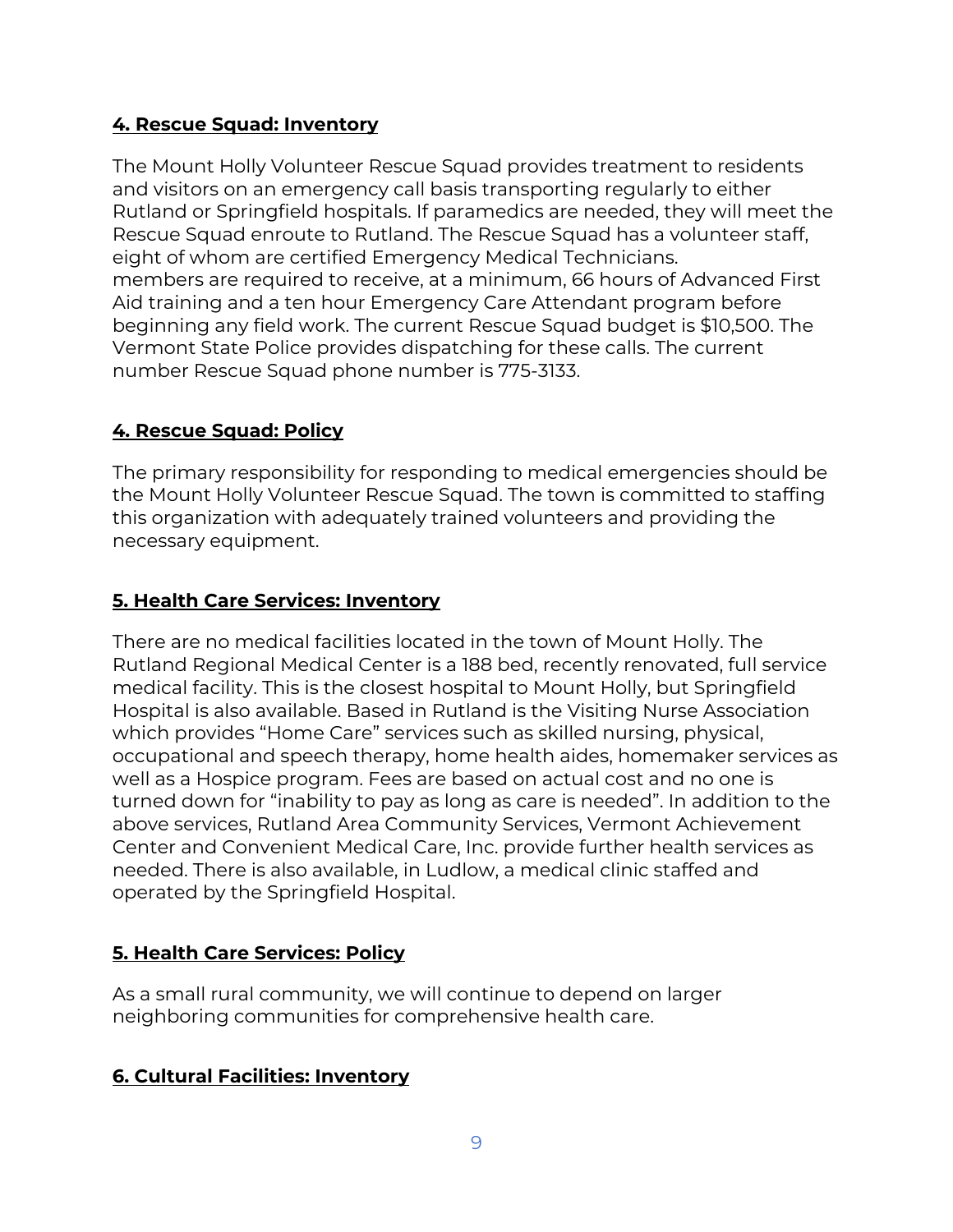- a. The Mt. Holly Town Library has been a volunteer effort from its beginning in the early 1900s. The library was originally located in different houses. In 1913, the Belmont Improvement Association established a new location for the library in the lower level of the old Methodist Church/Town Hall. Here the library was run by volunteers. In the late 1960s the library was restructured with the introduction of modern methods of library science. Under the auspices of the Mount Holly Community Association, the library was moved to brighter surroundings on the main floor of the former church building (now the Community Center). It has a collection of over 5000 volumes.
- b. A museum was the idea of a descendent of one of the early Mount Holly families. The present museum building was a blacksmith shop during the 1800s, an undertaking parlor in the early 1900s and from mid 1950 until 1968 was Edminster's vanilla and medicinal shop. After Mr. Edminster's death in 1968, a committee was formed to investigate the use of this building and the founding members provided the money to purchase the property. Volunteers worked on repairs and remodeling and the Community Historical Museum of Mount Holly officially opened in September 1969 with 150 members. The Museum is open Sunday afternoons during July and August when programs are often scheduled. The Museum is also open by appointment and there is a special program for elementary school children in the fall. Collections include photographs, quilts, clothing, Chase Toy Factory items, record of all gravestones in Mount Holly cemeteries, genealogies, Town Reports, scrapbooks and many other items illustrative of the area's history.

#### **6. Cultural Facilities: Policy**

- a. The Mount Holly Town Library will continue to be supported and managed by volunteers. Donations of printed material and funds will improve the quality and quantity of inventory. The library is planning to be open to the public more than the present two scheduled times a week.
- b. In the Museum constitution the purpose is stated to be "to maintain and perpetuate the historical museum and properties, to collect and catalog memorabilia of Mount Holly and surrounding areas and to present programs to the community". The Museum will continue to promote enrichment for all ages, offering insight into Mount Holly history and promoting better understanding and appreciation of our American heritage. Fund raising events are an important activity to supplement modest membership dues. Payments are offered to those who provide the wide range of programs and there are ongoing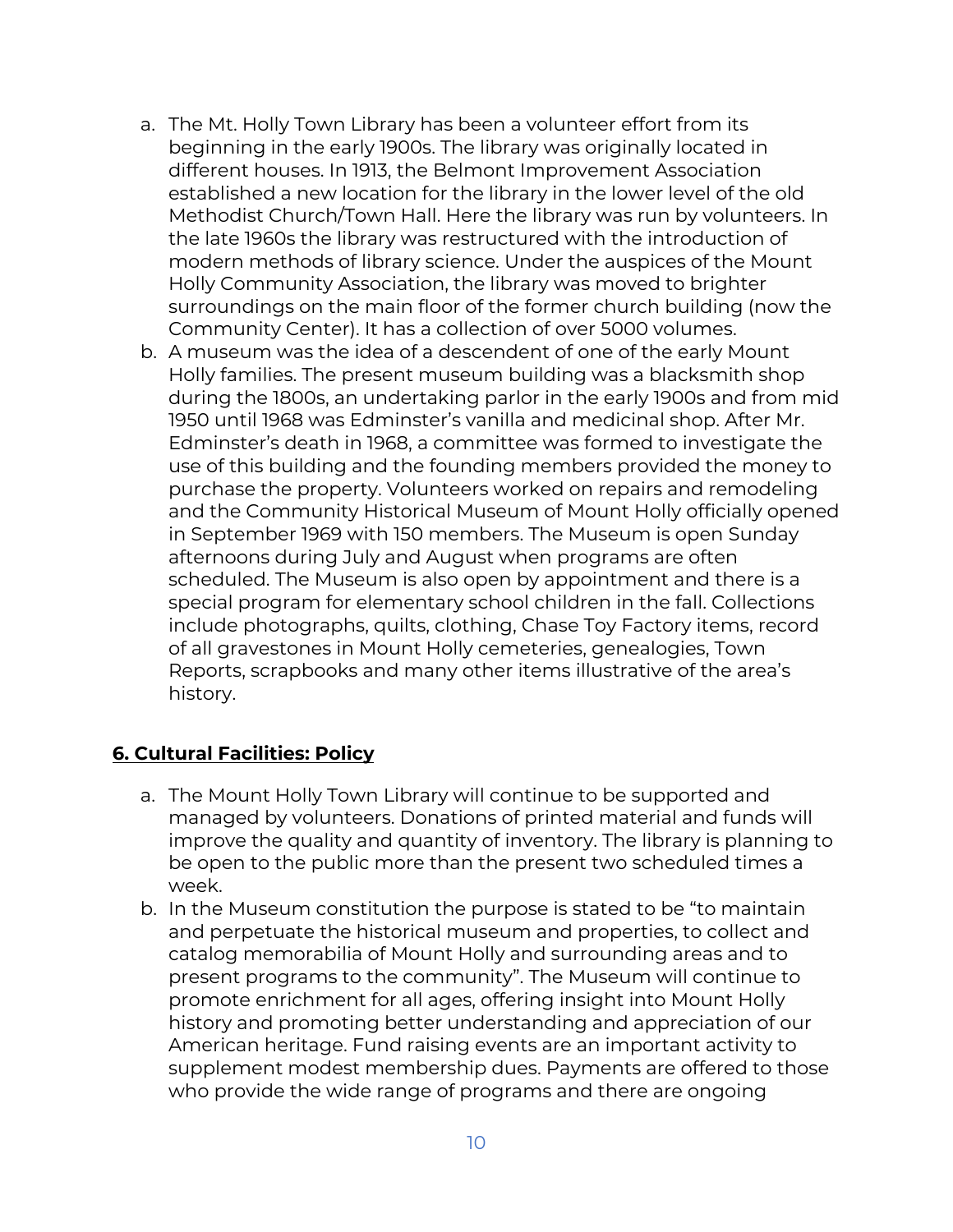necessary building repairs. The Community Historical Museum of Mount Holly will continue to be an important contribution to the Town"s cultural life.

### **7. Education: Inventory**

In 1818, 392 students attended nine separate schools. By 1859 there were 14 of these separate school districts, and in 1893 Mount Holly gave up the idea of separate districts, elected three school directors, and began a town system of schooling. In the 1955-56 school year there were three schools-- Belmont, Mount Holly, and Healdville-- for 63 students. On September 19 of the following school year, 76 students in grades one through eight moved into one building, the beginnings of Mount Holly's current elementary school. In 1971 space had to be found for the newly offered kindergarten program, and so 7th and 8th grades were sent to school in Ludlow. The 1980s were a turning point. In 1981 a kindergarten room, another classroom, a Special Ed, and a Chapter I room were added. In 1985 three more classrooms and a library were added. The current building is close to capacity and the community is in the process of reducing the last two bond issues. The Mount Holly School is governed by an elected 3 member board with an annual budget of approximately \$840,000.

Prior to 1972 Mount Holly high school students attended Rutland High School, Mount Saint Joseph High School, Wallingford High School, and Black River HIgh School. In September 1973, both Mount Holly and Ludlow approved the creation of Union 39 and thereby created a central school for grades seven through twelve. The Union 39 agreement specifically states that the union shall provide transportation and shall not acquire any properties of either of the member districts, but the union would have exclusive use and possession of the Black River High School facility. The agreement further states that each member district is entitled to one school director for every fifty students or fraction thereof, and the assignment of expenses is based on the number of students attending Black River High School from each member district. Mount Holly currently has two of the six representatives on the school board.

During the 1988-89 school year, a study group gathered information relating to the costs of educating students in grades 7 through 12. The group concluded that the best way to effectively reduce the per pupil cost was to have more students, since "the school can take on approximately 100 additional students without significantly increasing overhead." Enrollment is expected to increase which should decrease per pupil cost. However, Mount Holly's share of that cost is increasing since more of the students are coming from Mount Holly.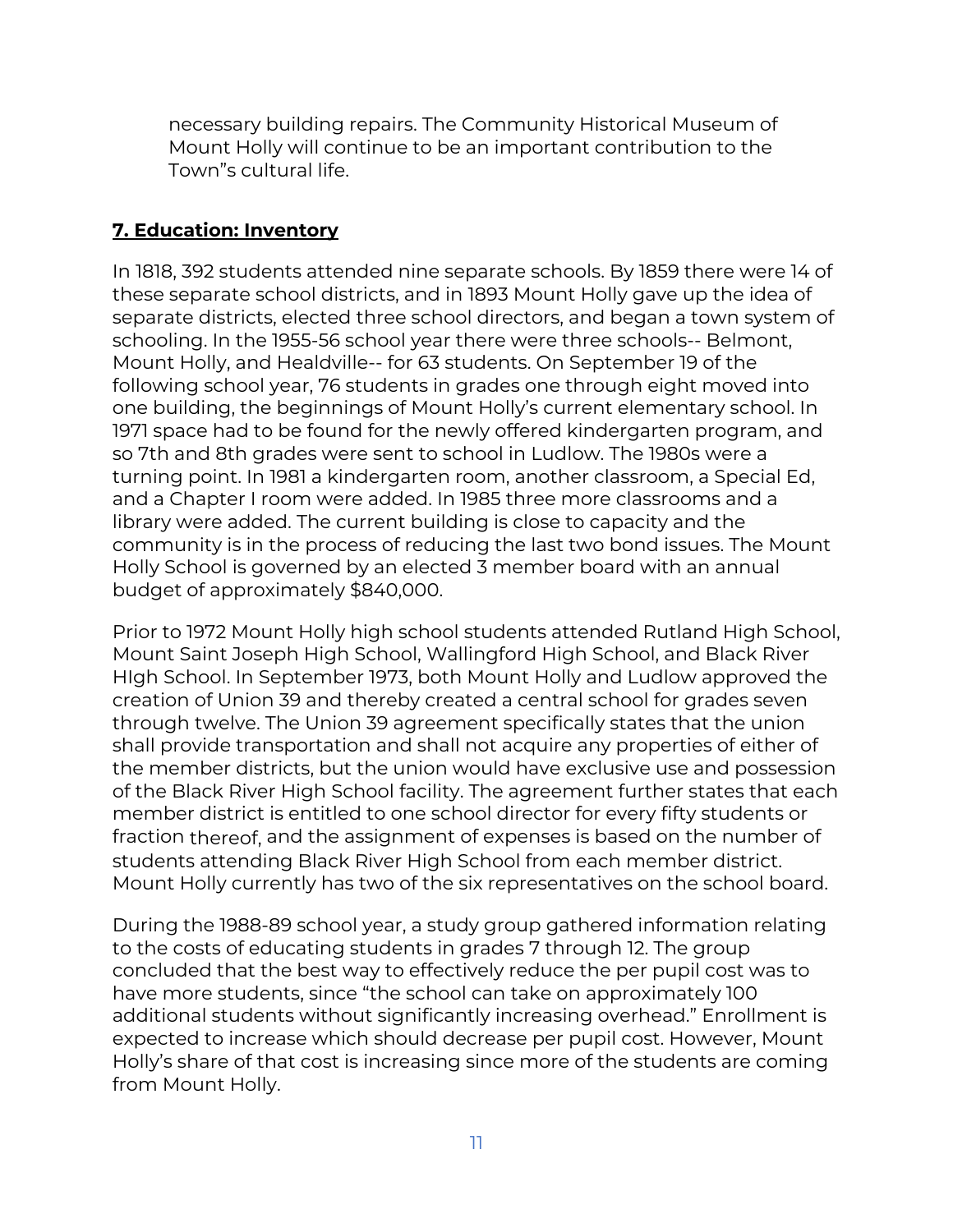Additional education is available at the Springfield Vocational Center, Stafford Vocational Center, Community College of Vermont, Castleton State College, and the College of St. Joseph the Provider.

# **7. Education: Policy**

Rising educational and municipal service costs have increased proportionately more for Mount Holly than for Ludlow. Therefore interested citizens in Mount Holly should be encouraged to work cooperatively with the Ludlow community and Union 39 Board of Directors to determine how to best equalize the cost of educating our young people and still maintain excellence in education.

Support for projects such as the proposed School Activity Center addition to the Mount Holly Elementary School should be encouraged.

It is the policy of the town to provide excellent education. This means uncrowded modern facilities, a dedicated and trained faculty, and a prepared student body. Parental participation and support in the educational process is essential. Education has been funded historically by the town with little aid from the State while mandated programs from the State have been required. It is the goal of the town to have a greater proportion of education cost funded by the State. State mandated educational requirements should not place an excessive financial burden on the taxpayers of Mount Holly but should be equally provided to all the students of Vermont.

# **8. Town Administration: Inventory**

Town administration is governed by a three person Selectboard elected for three year, alternating terms. The three elect one a chairperson and each receives a minimal stipend approved by the voters to cover commuting and communication expenses. There is an additional sum budgeted annually to compensate any selectperson for unusual time and expense devoted to town business. Meetings of the board are held on the second Tuesday of the month at the town office and special meetings are scheduled when necessary.

A Town Clerk and Treasurer are elected annually. These are part time salaried positions.

The Tax Collector is elected annually and is compensated by a percentage of the delinquent taxes collected. Three town auditors and listers are elected by the voters for three year, alternating terms and they are paid on an hourly basis.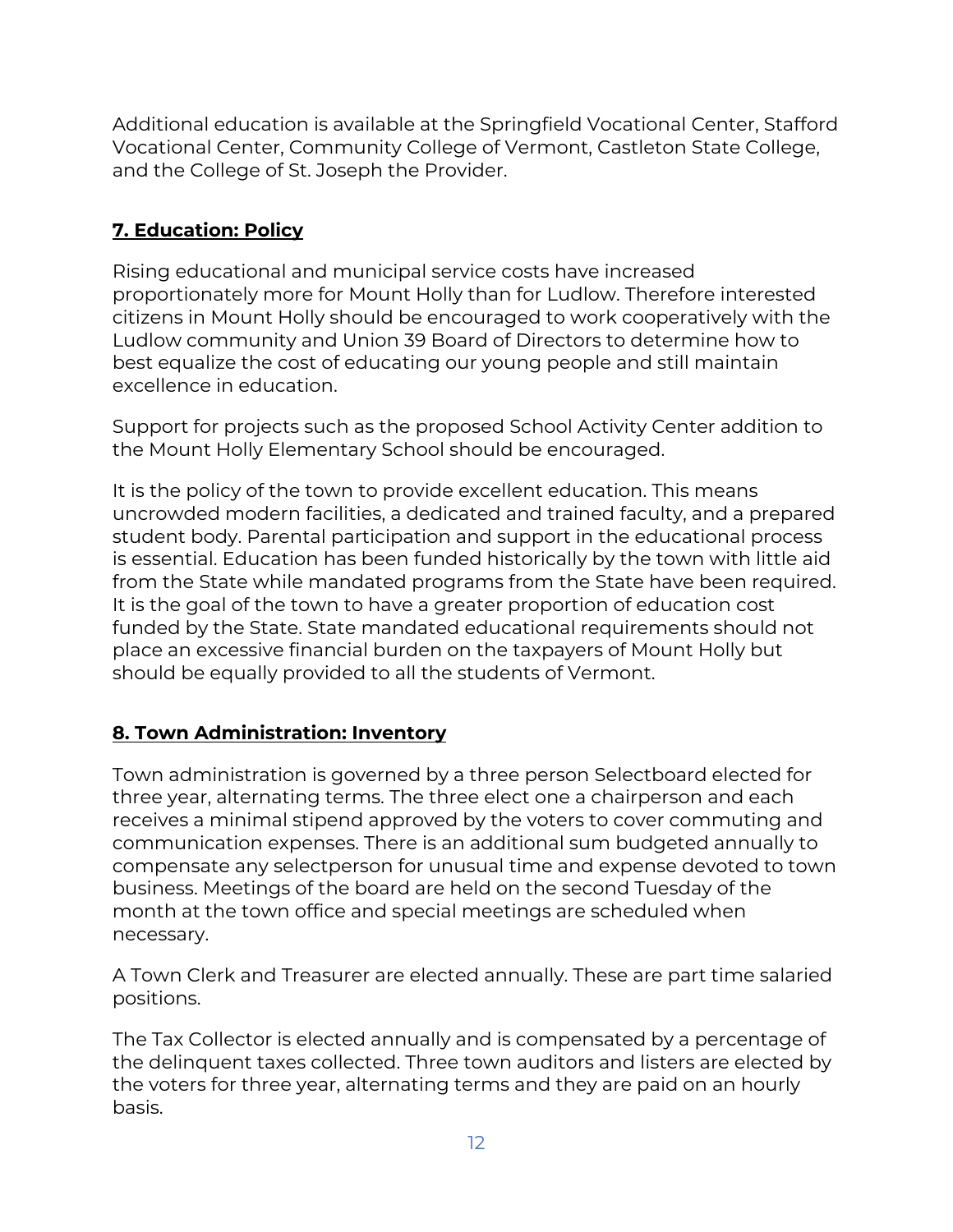The Selectboard hire the road crew. One of the crew is in charge of the recycling and waste disposal center.

The Selectboard appoints the five members of the Planning Commission for rotating terms. The Board also appoints the town's Health Officer and Administrator, Rutland Regional Planning Commission Representative, Representative to the Solid Waste District, and Animal Control Officer. An attorney for the Town is retained on an hourly basis.

The Board of Civil Authority, comprised of the selectpersons, justices of the peace, and town clerk, resolve tax appeals made to the listers and deal with voter registration, election procedure, and counting of votes.

## **8. Town Administration: Policy**

With the ever increasing elementary and Union 39 school budgets placing a greater burden on the community, the Mount Holly Selectboard is forced to operate the town as efficiently and cost consciously as possible.

The Selectboard is working toward a capital funding program for all town equipment and other major expenses.

Continued volunteer participation in town government will be encouraged.

Due to increasing use of the Town Office, space is becoming congested and it may become necessary to consider expansion of the Office in the near future.

## **9. Transportation: Inventory**

The earliest transportation provided in Mount Holly was by road, and the main outlines of the road system were established by the 1800s. Vermont Rte. 103 through Mount Holly was a gravel road in 1925, being paved in 1930. Between 1954 and 1966, 103 was relocated and rebuilt in sections. Vt. Rte. 155 was brought into the state system in 1959 and a short section north of Tarbellville Road was rebuilt ten years later. Sections of Vt. Rte. 140 were paved as local roadway between 1948 and 1953, being brought into the state system in 1967.

Railroads came to Vermont and Mount Holly in the late 1840s and early 1850s. The Rutland and Burlington Railroad was originally built through Mount Holly to Bellows Falls. The Mount Holly section was completed in 1849 and is currently operated by Green Mountain Railway.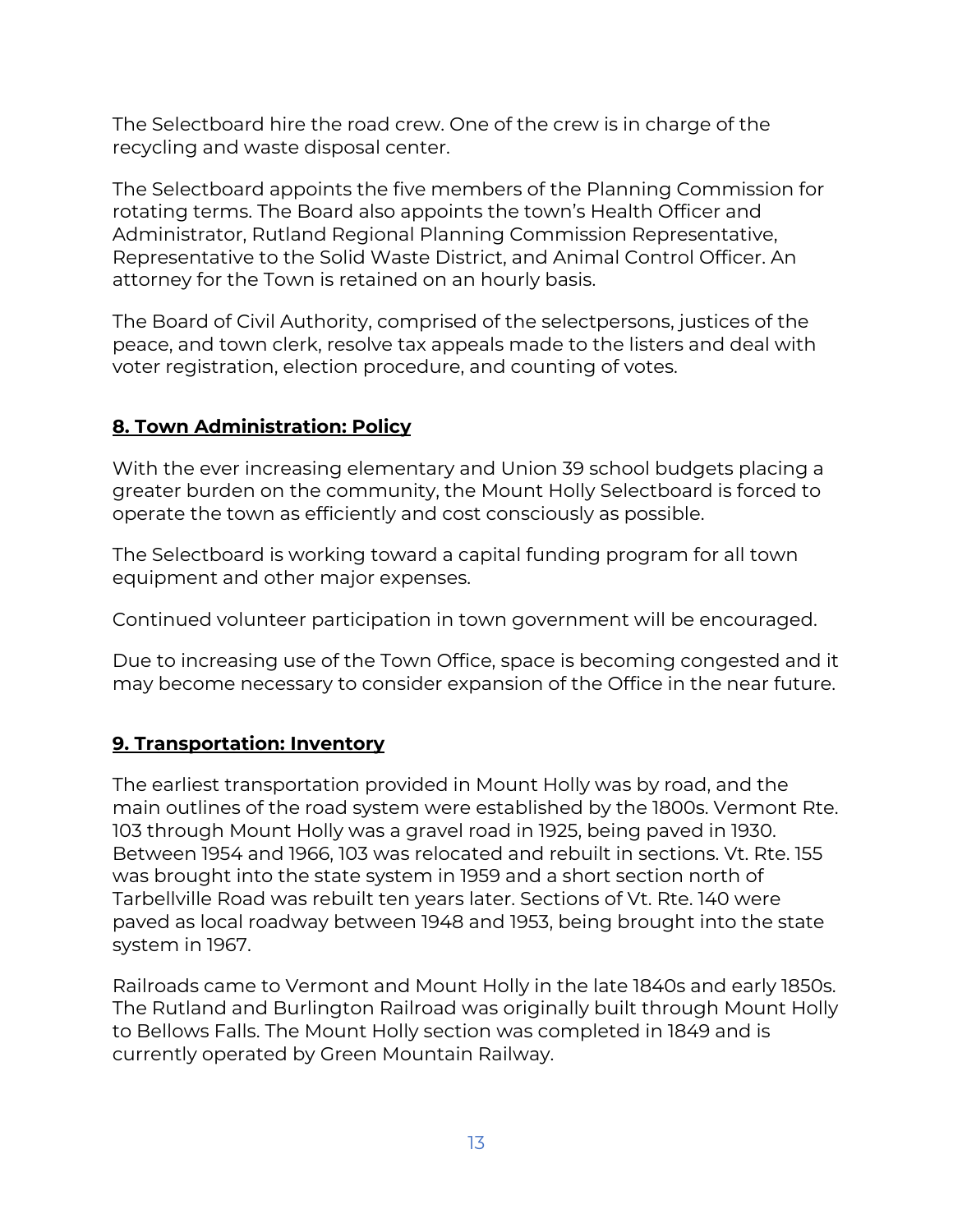The Vermont Transit bus line presently provides daily service to Boston, Albany, Montreal and connections can be made to all major cities. Air service is available from Rutland State airport, and the Green Mountain Railroad has tracks running alongsideofRoute103throughMountHollycurrentlycarrying freight. Amtrak passenger service is available at Bellows Falls, White River Junction, and Whitehall, N.Y. Public transportation for people without cars does not exist in Mount Holly.

In a rural community such as Mount Holly by far the most important component of the transportation network is the highway system. Not only does it provide for auto access to all parts of the town, for commuting to jobs, but it also provides access for school buses and emergency vehicles

Use of town roads by bicycles includes organized tour groups, as well as recreational use by local citizens.

There are four classes of town highways:

- 1. Class 1 town highways are those which form an extension of a state highway route and carry a state highway route number. There are none in Mount Holly.
- 2. Class 2 town highways are those selected as the most important highways in each town; Mount Holly has 10.6 miles.

| Town Highway # | Name                                                         | <u>Limits</u>                                              |
|----------------|--------------------------------------------------------------|------------------------------------------------------------|
|                | Tarbellville Road<br><b>Belmont Road</b><br>Hortonville Road | Tarbellville at Vt. 155<br>to the Shrewsbury<br>town line. |
|                | Healdville Road                                              | TH 1 at Belmont to<br>Vt.103 at Healdville.                |

- 3. Class 3 town highways are all other traveled town highways with the minimum standards of being negotiable under normal conditions all seasons of the year by a standard manufactured pleasure car. This includes, but is not limited to, sufficient surface and base, adequate drainage, and sufficient width capable to provide winter maintenance. Mount Holly has 46.7 miles.
- 4. Class 4 town highways are all other town highways including trails and pent roads. The Selectboard determines which town highways are Class 4; Mount Holly has 12.45 miles.

There are 15.4 miles of state highway within Mount Holly.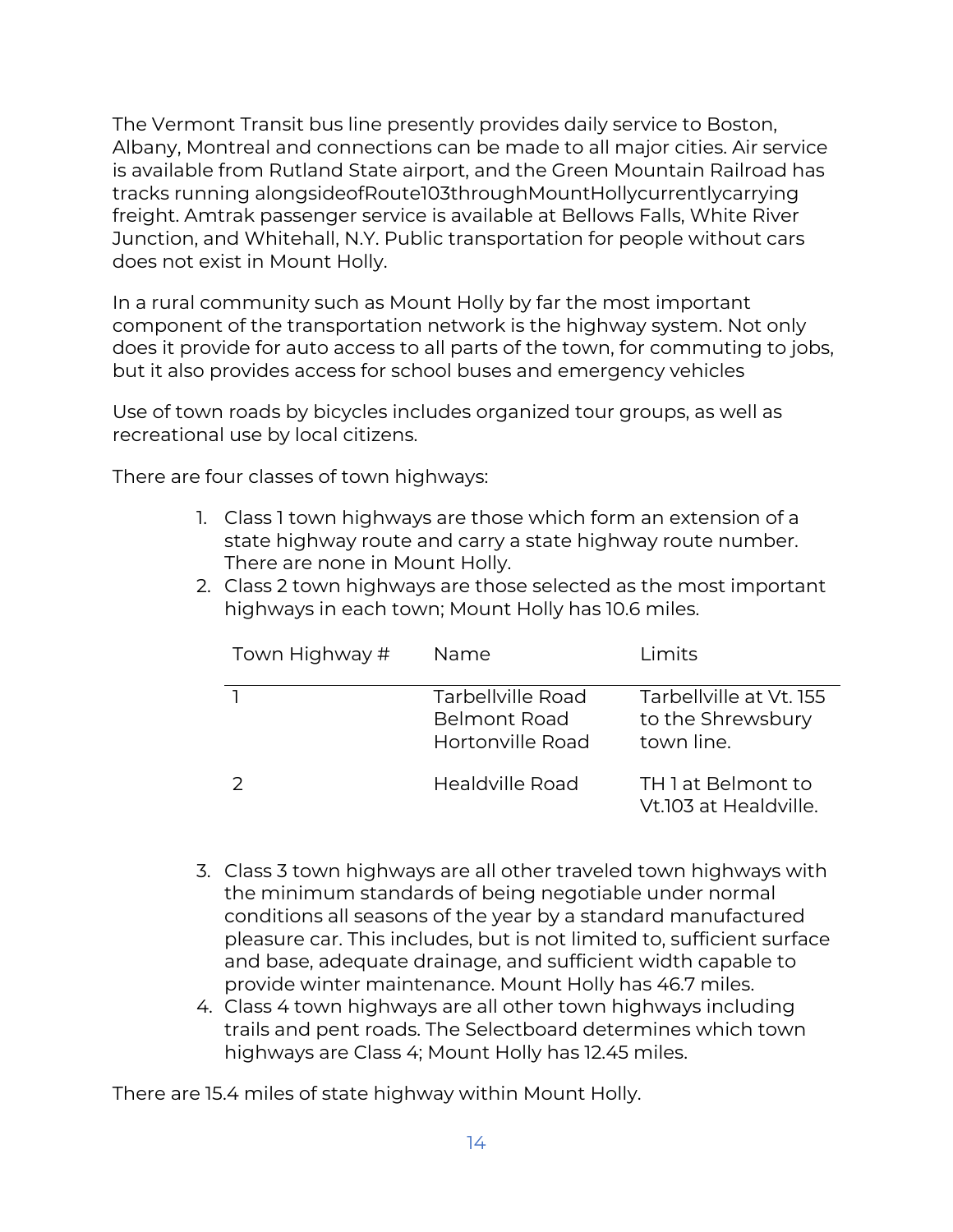The estimated 1991 Average Daily Traffic and Design Hour Volume show that none of the volumes appear excessively high and are well below design capacity. It does not appear that they will become a problem in the near future.

Examination by the Vermont Agency of Transportation of accidents on town roads and streets shows very few accidents with no particular concentration of either. There seems to be, however, a concentration of accidents at the caution light on Vermont route 103.

A significant portion of the Okemo Mountain Road, accessible only from Ludlow, is located in Mount Holly and provides access to the summit of Okemo Mountain which is located in Mount Holly.

Bridges: The Vermont Agency of Transportation surveys the 37 bridges on town highways every other year and determines necessary repairs. Bridge #40 on the Scampsville Road has been scheduled for repair by the State in the very near future. In the 1992 survey, 4 bridges, numbers 61, 64, 65, and 66 were designated in need of work. These will be placed in the priority pool to be repaired by the State although the Town will proceed with work deemed absolutely necessary.

Scenic roads: See below under Scenic Resources.

## **9. Transportation: Policy**

To prevent deterioration of town road infrastructure, (which after schools are the Town's largest expense) they must be continually maintained at a reasonable cost through state funding and local tax revenue. Class 3 gravel roads should be posted for maximum speeds of 35 mph for the safety of the public and to preserve the integrity of the roads. The Town should not encourage the upgrading of Class 3 roads to Class 2 designation. Class 4 roads are not currently maintained by the Town.

Upgrading of roads requires approval of the Selectboard and review by the Planning Commission.

Mount Holly has town road specifications which comply with state regulations. Subdivision regulations allow the Planning Commission to address roadway design for subdivisions. The primary consideration in providing access to roads is to insure adequate sight distance, scenic values, and proper construction. Minimum driveway line of sight distance and driveway separation standards should also be adopted.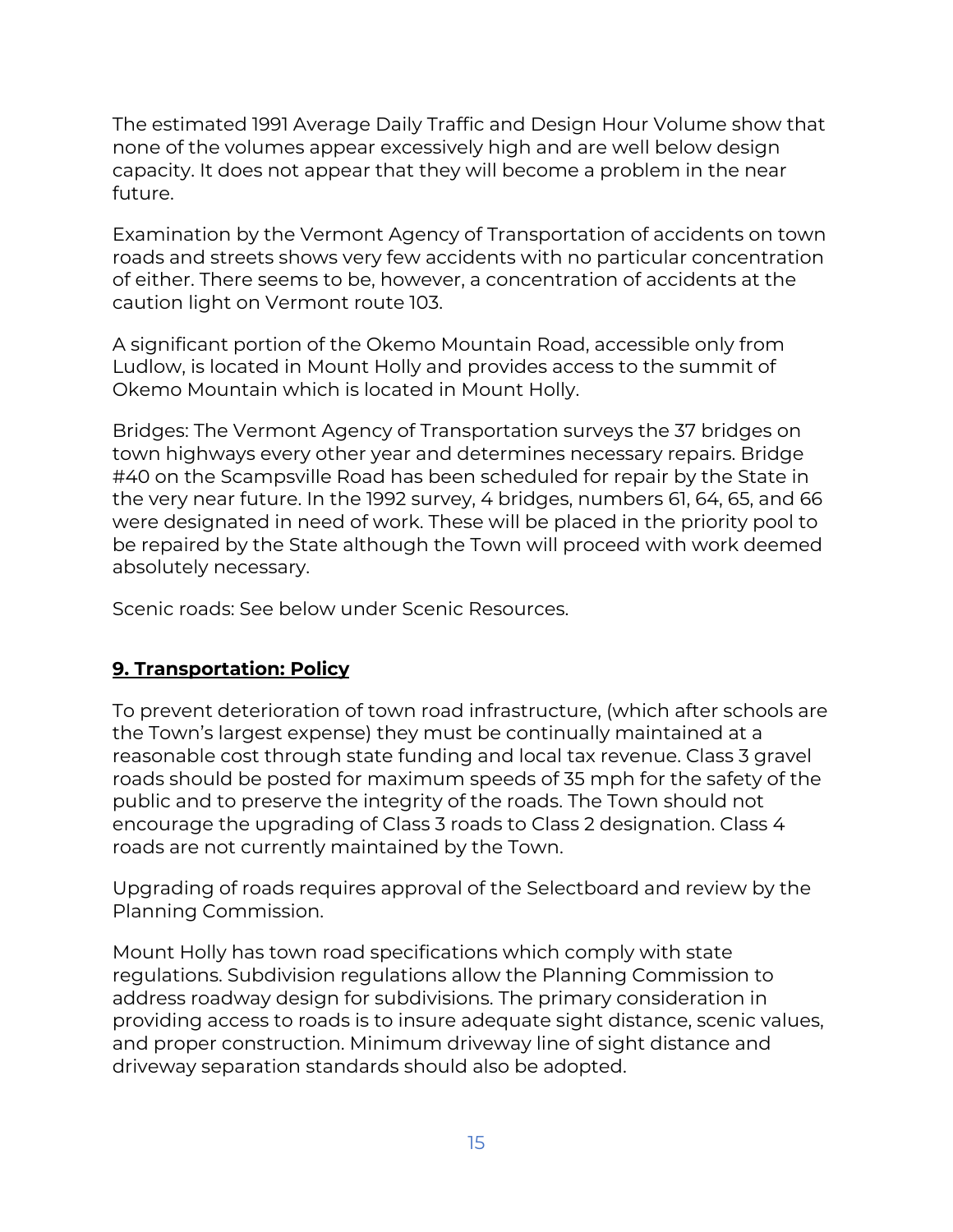Adequate public transportation for citizens unable to drive, should be available by bus or van (such as Marble Valley Regional Transit) to neighboring communities on a regularly scheduled basis.

A limited access highway through Mount Holly would be incompatible with the unity of the community. The Mount Holly citizens want the same access to all parts of town that currently exists whether by vehicle or other means.

Maintaining access in accordance with Act 250 Permit number 2S0351-7A-EB for citizens, over the Okemo Mountain Road to the summit of Okemo Mountain, is encouraged. This permit limits closure of the road to the public.

When traffic demand requires widening of town roads, adequate shoulders should be built for increased safety.

The Planning Commission recommends that the State undertake a study and improvement of Vermont route 103 in the vicinity of the caution light.

#### **10. Solid Waste: Inventory**

Mount Holly has (by statute) been responsible for disposal of its solid waste, historically, at its "dump. This was initially acceptable, however new state policies made closure necessary. The site of the capped landfill became the Town Transfer Station. Solid waste is sorted, and non-recyclable material disposed of.

In 1979 the Town joined the Rutland County Solid Waste District (RCSWD) to mutually address the solid waste problems of member towns. In 1989, Mount Holly and eight other towns voted to leave the District. This was finalized on December 10, 1990. Solid waste is presently being voluntarily sorted for recycling and then removed by a private hauler.

Mount Holly and eleven other towns are planning, through the Rutland Regional Planning Commission, for disposal of their solid waste. A study is currently under way to determine the best method of waste disposal.

Mount Holly has made a commitment to recycle as a means of reducing its solid waste, and to levy user fees so that the waste generator pays the true disposal cost of the waste. Recycling is encouraged by offering free disposal of all recyclables. Recyclables must be removed and separated from the waste at the Transfer Station. Additional land has been purchased adjacent to the current transfer site and a building constructed for a recycling center.

#### **10. Solid Waste: Policy**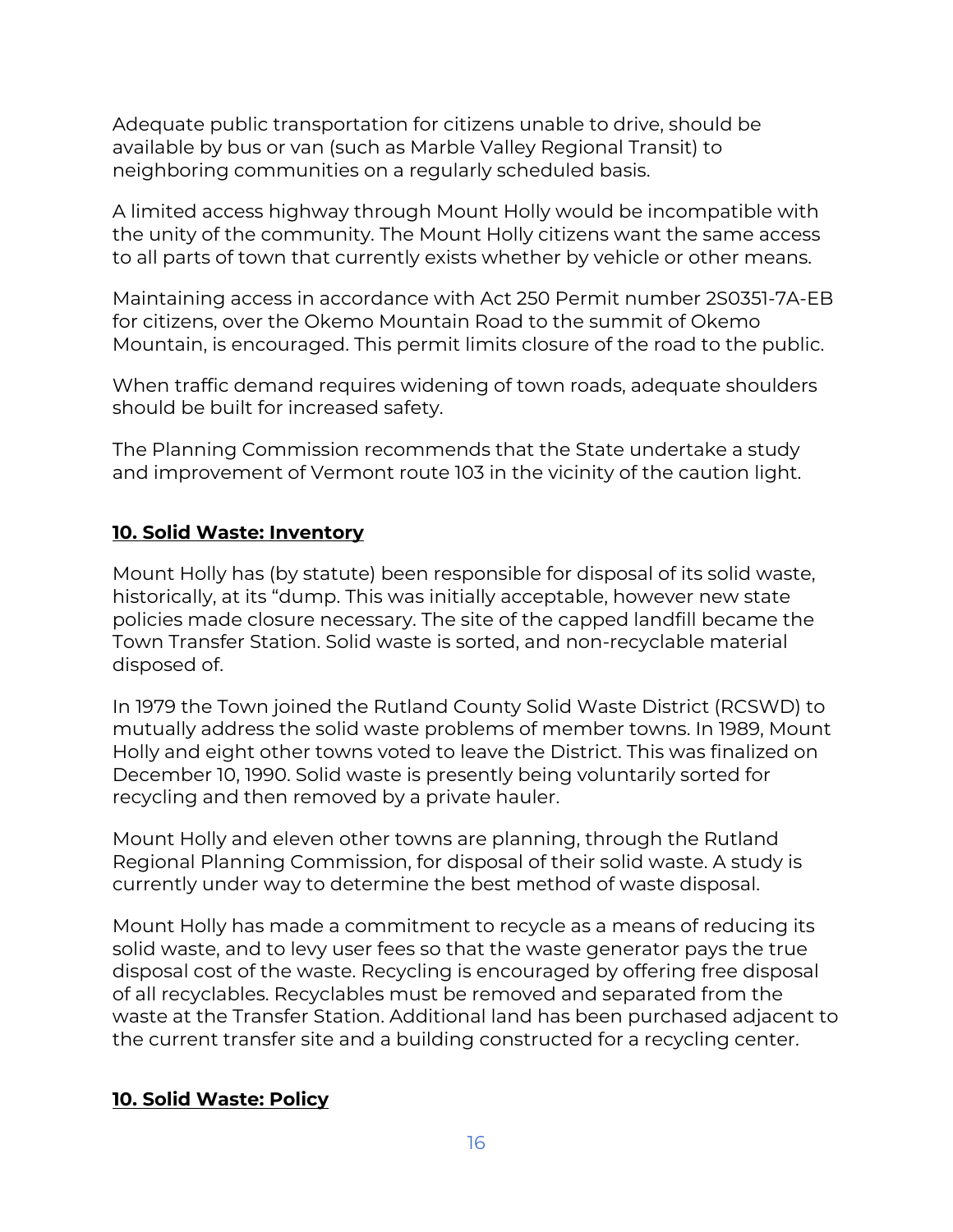The Town of Mount Holly recognizes its duty to its citizens, to responsibly dispose if its solid waste. It will do so with similarly minded cooperating towns. Participation in any solution to the solid waste problem will be at the Town's discretion.

The Town of Mount Holly is on the threshold of a new beginning in solid waste disposal. This will not only entail programs of "dedicated recycling", intermediate processing, and economically and environmentally sound landfilling, but also waste reduction by recycling. The municipal solid waste, construction, demolition waste, and hazardous waste collection be handled as an integrated process. It is the policy of Mount Holly to work with other towns to solve this problem.

## **11. Sewaqe Disposal: Inventory**

There is no public sewage disposal system in the Town of Mount Holly. All sewage is disposed "onsite". There is currently no control or regulation on the construction and location of sewage disposal facilities unless the development is covered by State permit or the Town of Mount Holly **Subdivision** 

Regulations. Failed systems can only be shut down when a violation of State health laws is reported and the Town's health officer takes enforcement action. The present situation may put the Town of Mount Holly at risk for liability caused by a private landowner's actions.

Because of Mount Holly's hydro-geology with minimal distance to bedrock and impervious soils failed sewage disposal systems pose a substantial threat of groundwater contamination exposing both the town and private landowners to substantial liability.

In results of the 1990 Community Attitude Survey by the Planning Commission, there was nearly a 4 to 1 ratio indicating that a majority of the citizens of Mount Holly wanted a septic system permit required for new dwellings. A similar permit should be required for failed systems.

## **11. Sewage Disposal: Policy**

The Town of Mount Holly, in order to assure the safety and health of its citizens should adopt and enforce the necessary regulation so that every property owner can attempt to access pure water from the ground without fear of contamination by others. The Town of Mount Holly is responsible for the protection of groundwater within its borders and should limit its liability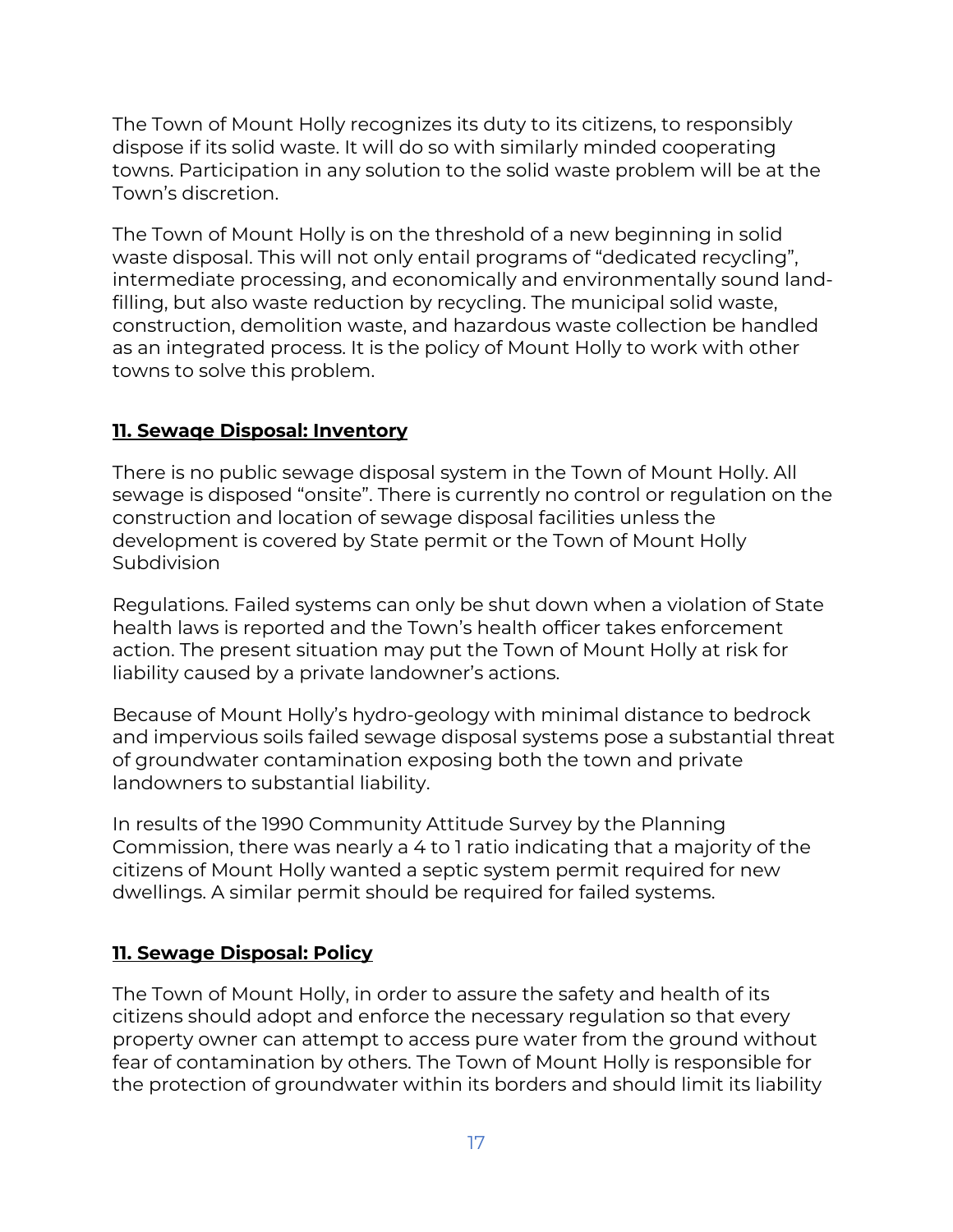by adopting and enforcing such regulations which are preventive in their effect rather than reacting to any violation that has already caused damage.

Regulations would be intended to insure that waste discharged to various on-site sewage disposal systems is done in such a way that it:

- (a) does not contaminate or pollute any drinking water supply or ground water supply.
- (b)is not accessible to insects, rodents, or other possible carriers of disease which may come into contact with food or drinking water.
- (c) is not a health hazard by being accessible to persons.
- (d) does not give rise to nuisance due to odor or unsightly appearance.
- (e) will not violate any state laws or regulations governing water pollution or sewage treatment.

## **12. Building Permits: Inventory**

No building permits are required to commence construction in the Town of Mount Holly other than projects requiring Act 250 approval or those which are covered by the Town's subdivision regulations. This impacts the town negatively since most construction and its effects on education, recreation, power transmission lines, water supply, sewage and refuse disposal, storm drainage and other similar facilities and activities cannot be assessed prior to completion and occupancy. Furthermore, on completion of construction, no regulation exists on the part of the Town other than control and correction of violations of State law by the Town Health Officer/Subdivision Administrator.

## **12. Building Permits: Policy**

The Town of Mount Holly, in order to assure orderly growth and prevent negative impacts by any construction, should adopt and enforce the necessary ordinances and by-laws so that any construction will require a Town permit prior to construction.

## **V. PHYSICAL FEATURES**

## **1. Ground Water Resources: Inventory**

a. Aquifer Recharge Areas

A significant recharge area occurs on the summit of Hedgehog Hill. A seasonal pond and permanent wetland marks the location covering approximately an acre. This area provides water to numerous springs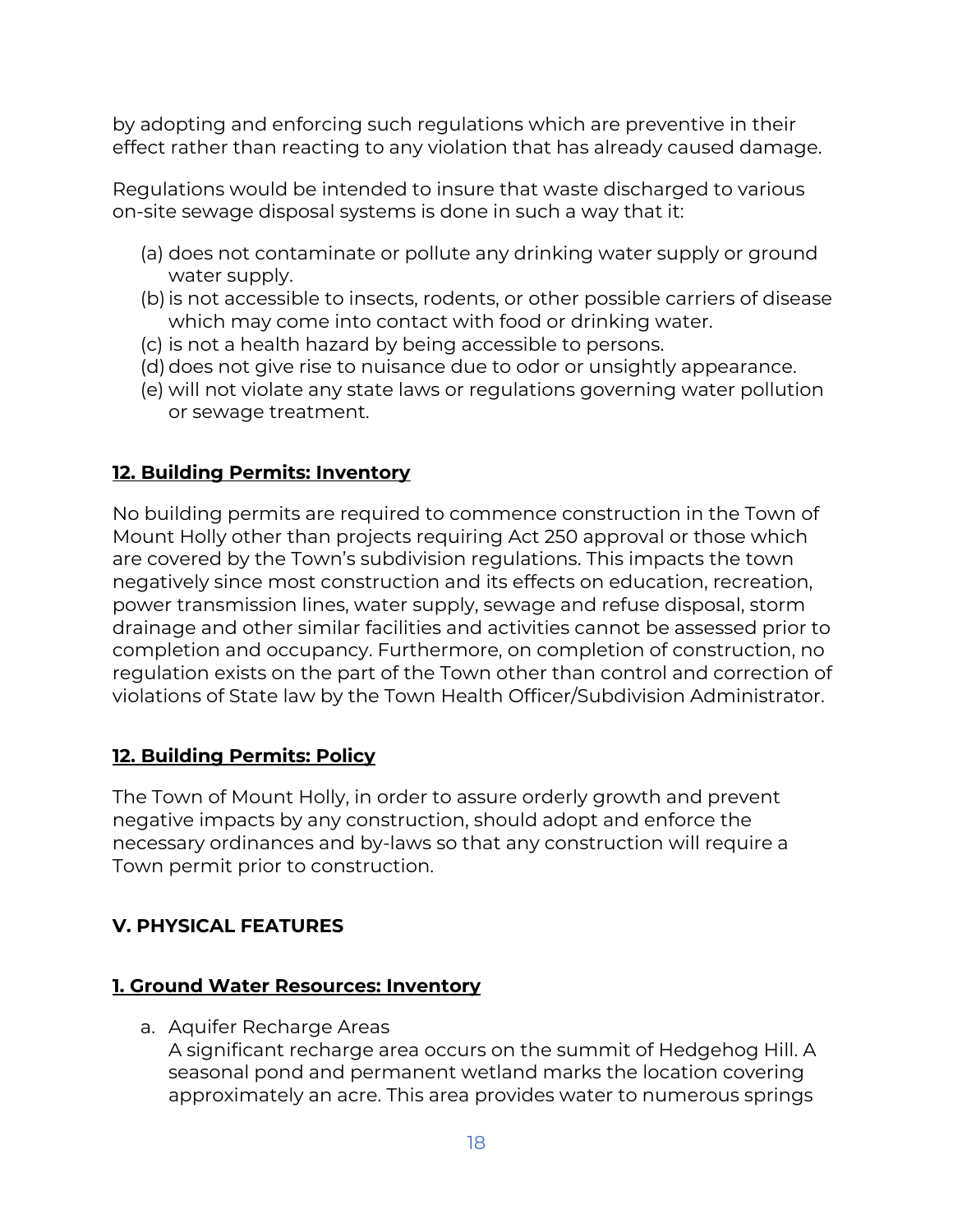on the flanks of the hill in addition to providing the water to spring systems feeding the village of Belmont.

b. Well Heads and Water Systems A spring fed water system supplies some houses in Belmont with water. All other houses in Town depend either on drilled wells or natural springs.

#### **1. Ground Water Resources: Policy**

- a. Aquifer Recharge Areas Good water is available from numerous springs fed by these areas and is of great importance to the people dependent on it. Therefore development or alteration of this area should be prohibited.
- b. Well Heads and Water Systems Contamination or disruption of existing wells or springs must not occur. Depth to either bedrock or impervious soils (hardpan) is minimal in Mount Holly. Therefore subsurface water more readily moves laterally rather than downward. It is the policy that no new construction will disrupt existing water systems be they sources feeding single or multiple houses.

### **2. Surface Water Resources: Inventory**

a. Wetlands

Winslow' Flats Wetlands: This extensive area of wetland, marsh and alder swamp extends along the south side of Vt. Route 103. The Vermont Department of Fish and Wildlife has identified this area (Inventory number 941B) as a significant natural community. (Natural Areas of Vermont: An Inventory of Natural Areas, 1972-73). Winslow's Flats Wetland has been listed as excellent for food and cover of moderate use by nesting waterfowl and for various fur bearing animals. More recently moose have been seen in the area. Though close to the highway, its size and the undeveloped area surrounding it provide excellent habitat. Historically the fossil remains of a woolly mammoth were found here during construction of the railroad. Undoubtedly more fossils remain below the surface. See attached map.

- b. Floodplains: Floodplains are important areas for reducing runoff and downstream damage during periods of flooding. These areas have been identified and designated on the Mount Holly Flood Hazard Area maps.
- c. Shorelines: Naturally vegetated shorelines of ponds, streams, and rivers are important for several reasons. They help reduce summer water temperatures, prevent erosion and slow surface runoff, provide bank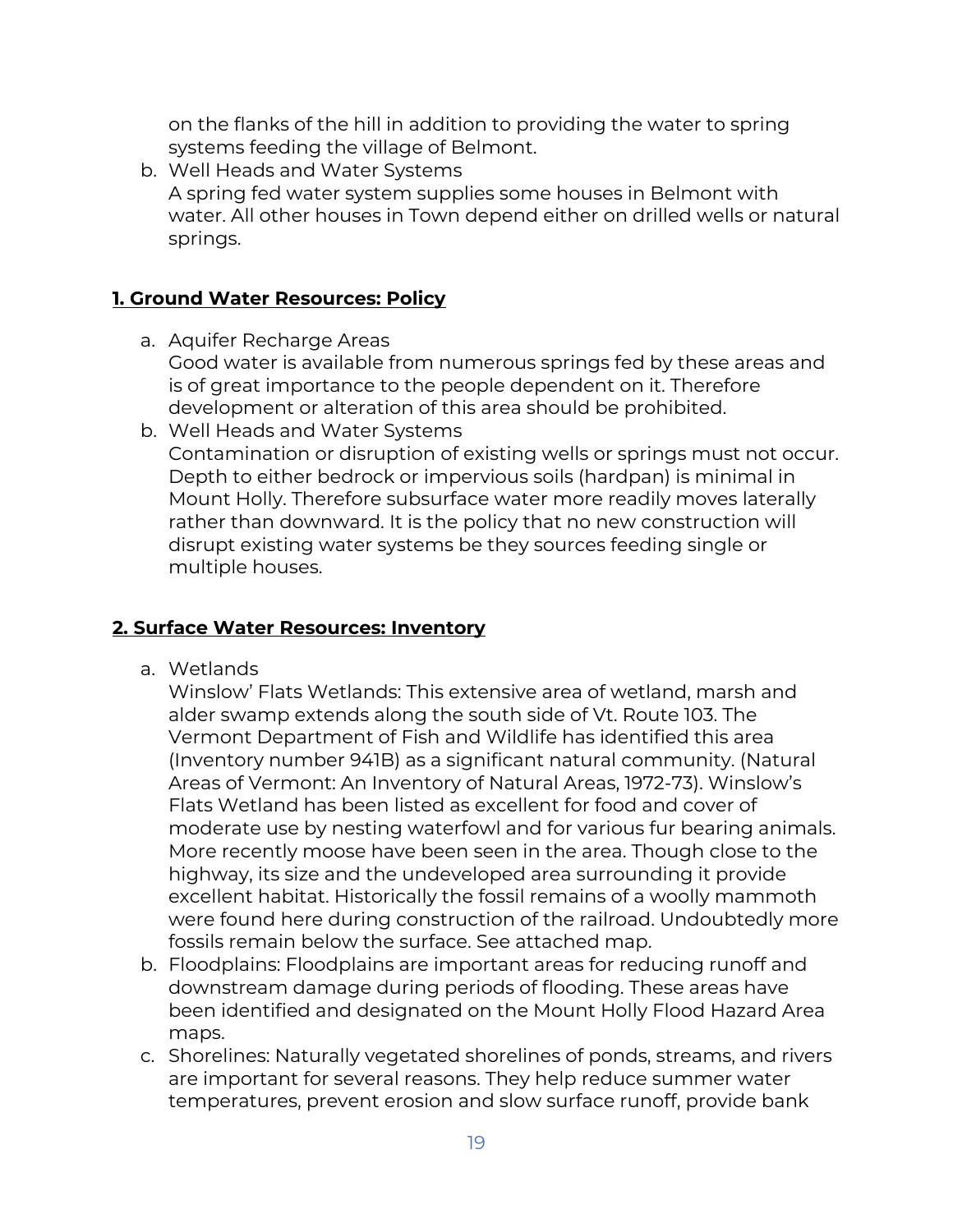stabilization, provide food and shelter for fish and other wildlife, and are aesthetically pleasing.

d. Lakes: See above under Recreation.

## **2. Surface Water Resources: Policy**

- a. Wetlands: Wetlands should be protected from development by maintaining an undisturbed buffer strip of naturally vegetated land around the wetland edge and by preventing runoff and direct discharges into wetlands. Wetlands classified as Class 2 should be protected by a fifty foot buffer strip as outlined in the Vermont Wetland Rules of 1991. At such time as Class 1 wetlands are designated in town, they will be protected by a buffer strip in accordance with the State regulations.
- b. Floodplains: Disturbances of or construction in flood hazard areas identified by the Town of Mount Holly Flood Hazard Regulations, must conform to those regulations.
- c. Shorelines: Lakes, ponds, rivers, and streams will be protected from encroaching development by maintaining or establishing undisturbed, naturally vegetated buffer strips on their banks. Width of the buffer strip will conform to the Vermont Wetland Rules, as outlined above under "Wetlands".
- d. Lakes: See above under Recreation.

# **3. Wildlife Habitat: Inventory**

- a. Unique Flora and Fauna Habitats
	- 1. Black Bear Habitat: The western slope of Okemo Mountain is of great importance to the black bear population in this area. The upper elevations support significant beech stands, which to judge by claw marks and other indicators, are, and have been of major importance to the bear locally. Lower elevations provide aquatic habitats with an abundance of early spring foods. The entire area provides a corridor connecting Green Mountain National Forest with important lands north of Route 103. Between Okemo State Forest and Green Mountain National Forest across Rte. 155 there is a connecting neck of private land critical to maintaining this corridor.
	- 2. Deer Yards: Continued development in rural areas puts pressure on wildlife. Deer are adaptable during the summer months since food is abundant, water is easily obtained, and cover is not as critical as during the winter when all three of these factors must be in close proximity to each other. Winter cover is necessary in order to reduce heat loss and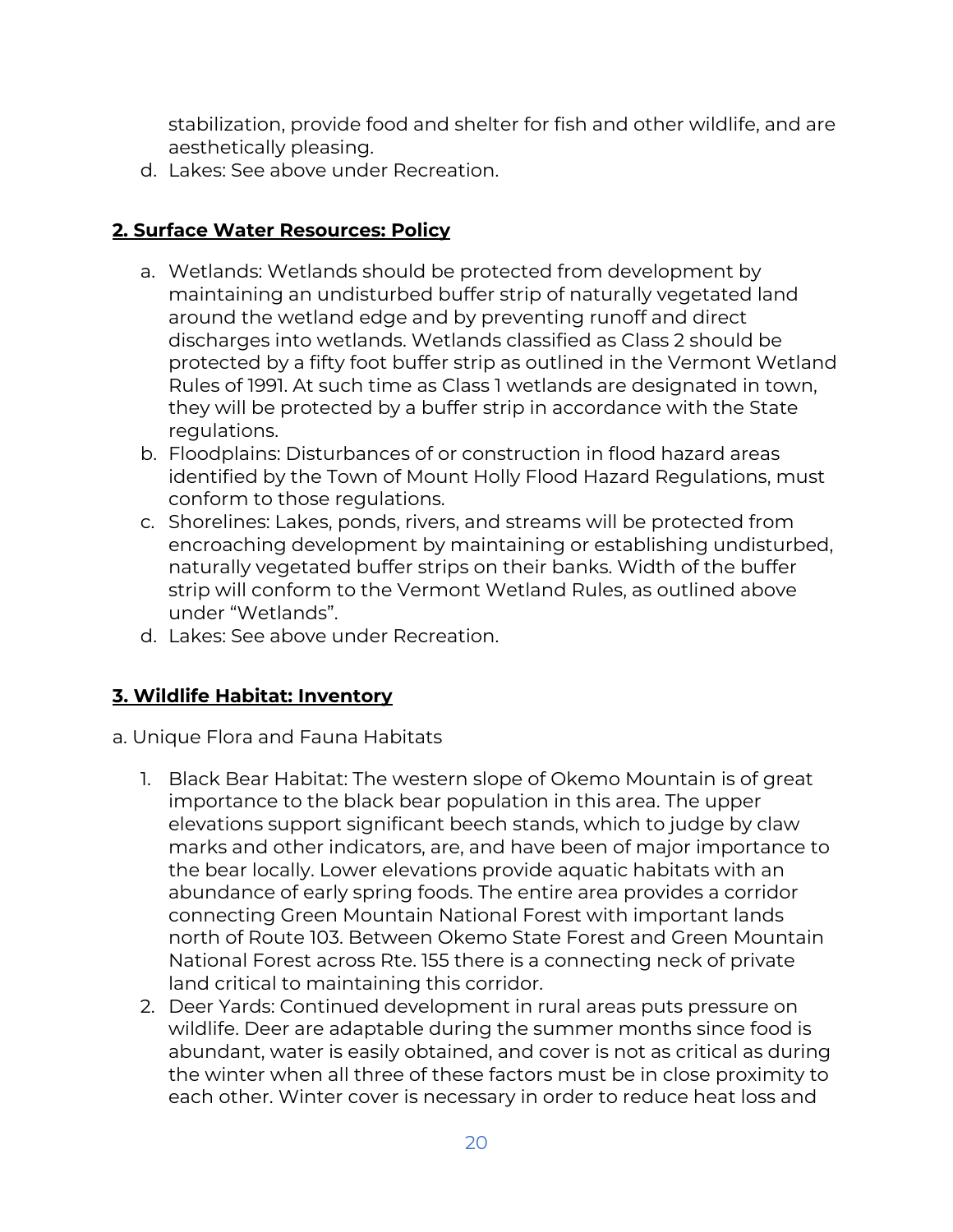minimize energy expenditure. Good cover reduces the effect of wind chill, minimizes snow depth, along with providing nearby sources of food and water. One has only to look at the effect of deforestation of a century ago to see what happens to wildlife in general and the deer herd in particular, when winter habitat disappears.

The Vermont Department of Fish and Wildlife has identified eight winter areas in Mount Holly. All of these occur on the west and northwest parts of town with the exception of a single area north of Rte. 103 in the Healdville area. All are illustrated on the attached map.

## **3. Wildlife Habitat: Policy**

a. Unique Flora and Fauna Habitat

- 1. Black Bear Habitat: Black bear habitat identified by the Vermont Department of Fish and Wildlife as critical habitat necessary for bear survival, should be protected and managed as recommended by the Vermont Department of Fish and Wildlife.
- 2. Deer Yards: Deer wintering areas should be protected from development and other uses that threaten the ability of this habitat to support deer. Commercial, residential, and industrial development should not occur within deer wintering areas. Development may be permitted adjacent to deer wintering areas if consultation with the Vermont Department of Fish and Wildlife determines that the integrity of the wintering area has been preserved.

## **4. Forest Lands: Inventory**

Approximately 55% of the town is currently covered by hardwood forests primarily sugar maple, yellow birch, and beech while 31% is in soft wood cover mainly red spruce and balsam fir. This translates into approximately 17,634 acres of hardwoods and 9,604 acres of softwood. Out of these totals, approximately 2,769 acres, or 9.1% of Mount Holly, is in Okemo State Forest and approximately 2,999 acres, or 9.5% of Mount Holly, is in Green Mountain National Forest. In addition to these lands there is 92.3 acres of land bordering Star Lake which is owned and managed by the Vermont Department of Fish and Wildlife.

## **4. Forest Lands: Policy**

Presently private and public forest lands in town produce income through production of maple syrup, hardwood and softwood logs, pulp wood, fire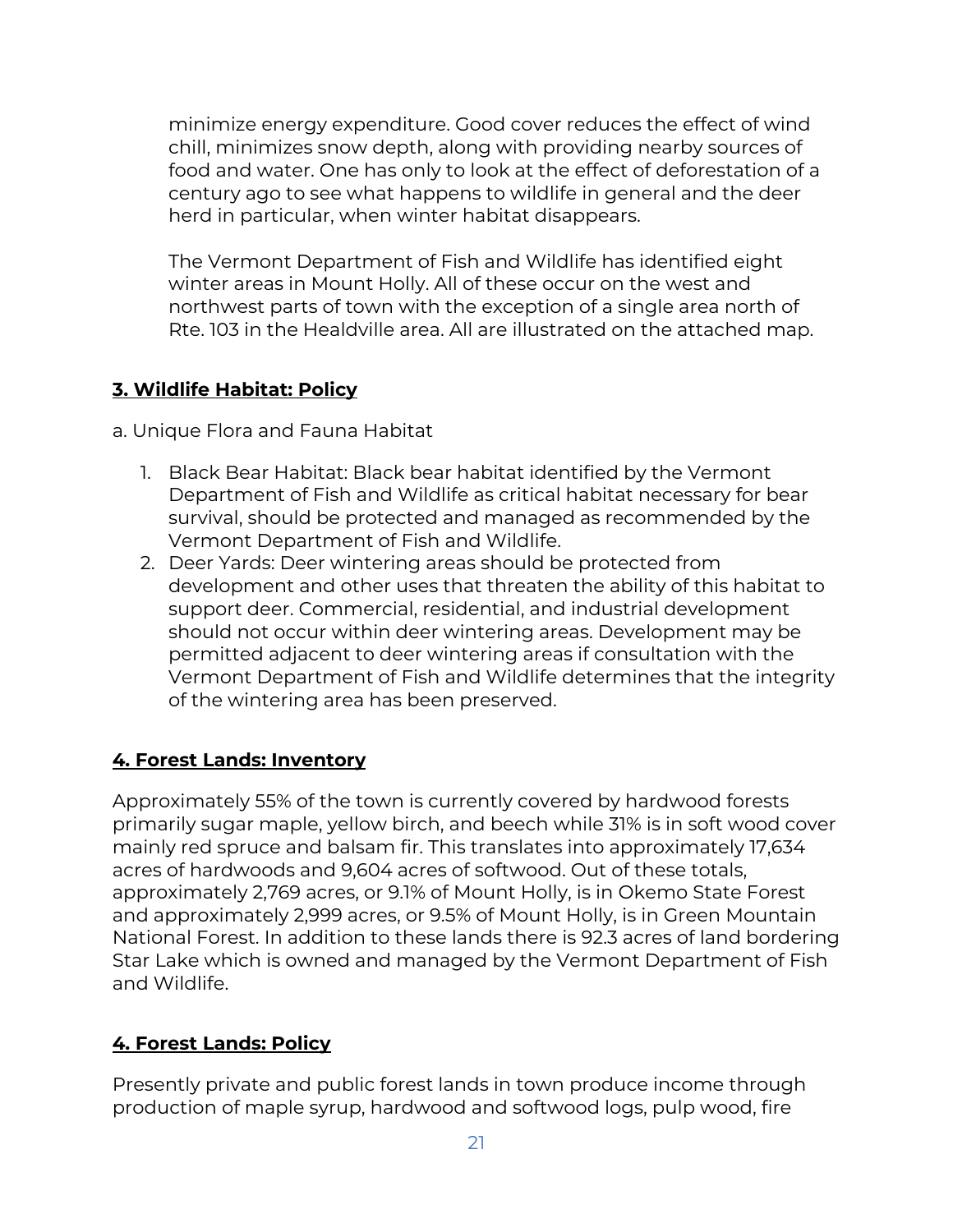wood, and Christmas trees. Indirect income comes from the wildlife and recreational uses as well.

It is the policy of the town to encourage uses of the forests as described above and to discourage reducing land parcels to a size that makes them no longer economically or aesthetically useful for these purposes.

# **5. Open Lands: Inventory**

Open lands are defined as all lands which are not forested and thus includes wet lands (see Surface Water Resources above: V.2a-c), agricultural lands, and other non-forested lands. Current agricultural use includes four producing dairy farms, one hog farm, and assorted livestock producers of beef cattle, sheep, and horses. Fields for hay are still maintained widely around town, and some corn is still grown for livestock.

## **5. Open Lands: Policy**

It is the policy of the town to encourage maximum use of agricultural lands and keep other open lands in that condition where ever possible. In this regard, the Current Use Value taxation program is to be encouraged.

# **6. Commercial and Industrial Lands: Inventory**

A. Current commercial areas in town include:

- a. the area from Harry's Cafe to Lakeside Power Center on both sides of Route 103;
- b. the Village of Belmont;
- c. the area along Route 155 near East Wallingford;
- d. part of the east side of Okemo Mountain in Mount Holly currently leased to the Okemo Ski Area;
- e. Bill Johnson's auto body repair;
- f. various Bed and Breakfast facilities around town.
- g. various self employed construction contractors.
- B. Current commercial-industrial areas in town include:
	- a. the area on Route 103 around Deco Manufacturing;
	- b. the area around the Crowley Cheese Factory.
	- c. the south end of Stewart Road North associated with Wright Construction.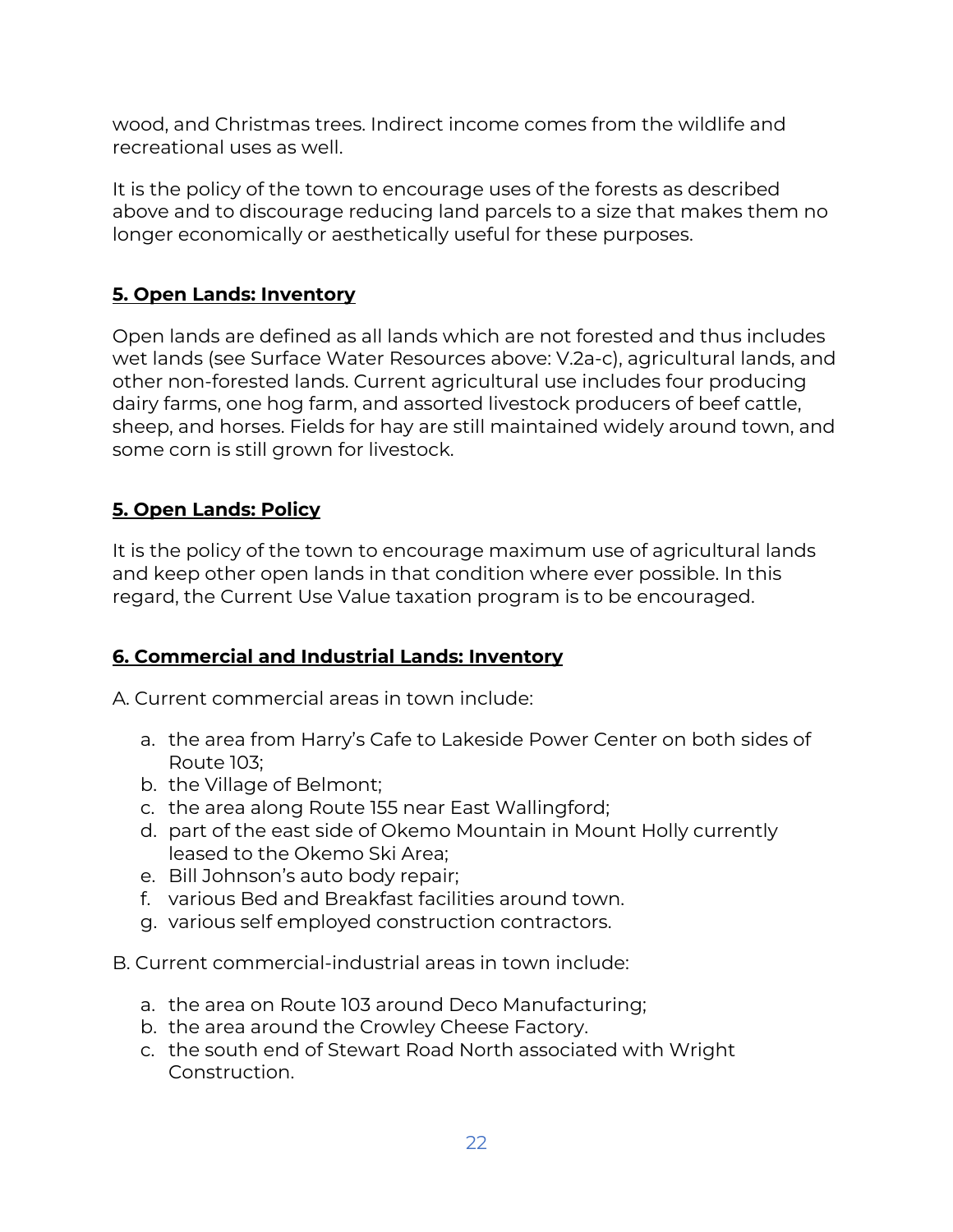## **6. Commercial and Industrial Lands: Policy**

NOTE: Nothing within the sections on commercial and industrial areas shall be construed to restrict agricultural or forestry related activities. It is the intention of this policy to promote commercial and industrial development in areas of the town that meet basic policy criteria of the Town Plan and any relevant State of Vermont policies. Economic development is to be encouraged whenever possible.

A. Commercial areas should include:

- a. the Village of Belmont from Tiffany Road, to the intersection of Lake Street and Healdville Road, to the cemetery on Maple Hill Road and west on the Tarbellville Road to the Museum. The following types of activities will be permitted; general store, bed and breakfast, office space, and cottage industries.
- b. the east side of Okemo Mountain associated with the Okemo Ski Area. Permitted activities include those related to skiing and other forestry type uses.
- c. Route 155 in East Wallingford Village from the Mount Holly-Wallingford town line on route 155 to, and including, the Blue Spruce Inn.
- d. the triangle of land east of East Wallingford village bounded by the Mount Holly-Wallingford town line on the west, Route 103 on the north and Route 140 on the south; Permitted activities for both areas around East Wallingford [sections V-6A(c) and (d)) include the following types: commercial garage, saw mill and wood working shop, retail shops, maple sugar production, bed and breakfast, motel and office space.
- e. approximately one quarter mile in each direction from the intersection of Turnpike Road and Hortonville Road. Permitted uses include power substation, bed and breakfast, country inn, small retail businesses, self employed construction contractors.
- B. Commercial-Industrial areas should include:
	- a. the south side of Route 103 from Healdville Road to and including the Lakeside Power Center.
	- b. the north side of Route 103 from Deco Manufacturing to the area presently or formerly operated as Becketts Auto Repair. Permitted uses in sections V-6B (a) and (b) include lodging, restaurants, retail shops, repair services, (including automotive and small engine) office space, and light industry.
	- c. four corners at Route 103, Belmont Road, and Hortonville Road from School Street, to a point approximately one quarter mile north of the Rt. 103 intersection and to a point approximately one half mile east of the Belmont-Hortonville Road intersection on both sides of Route 103;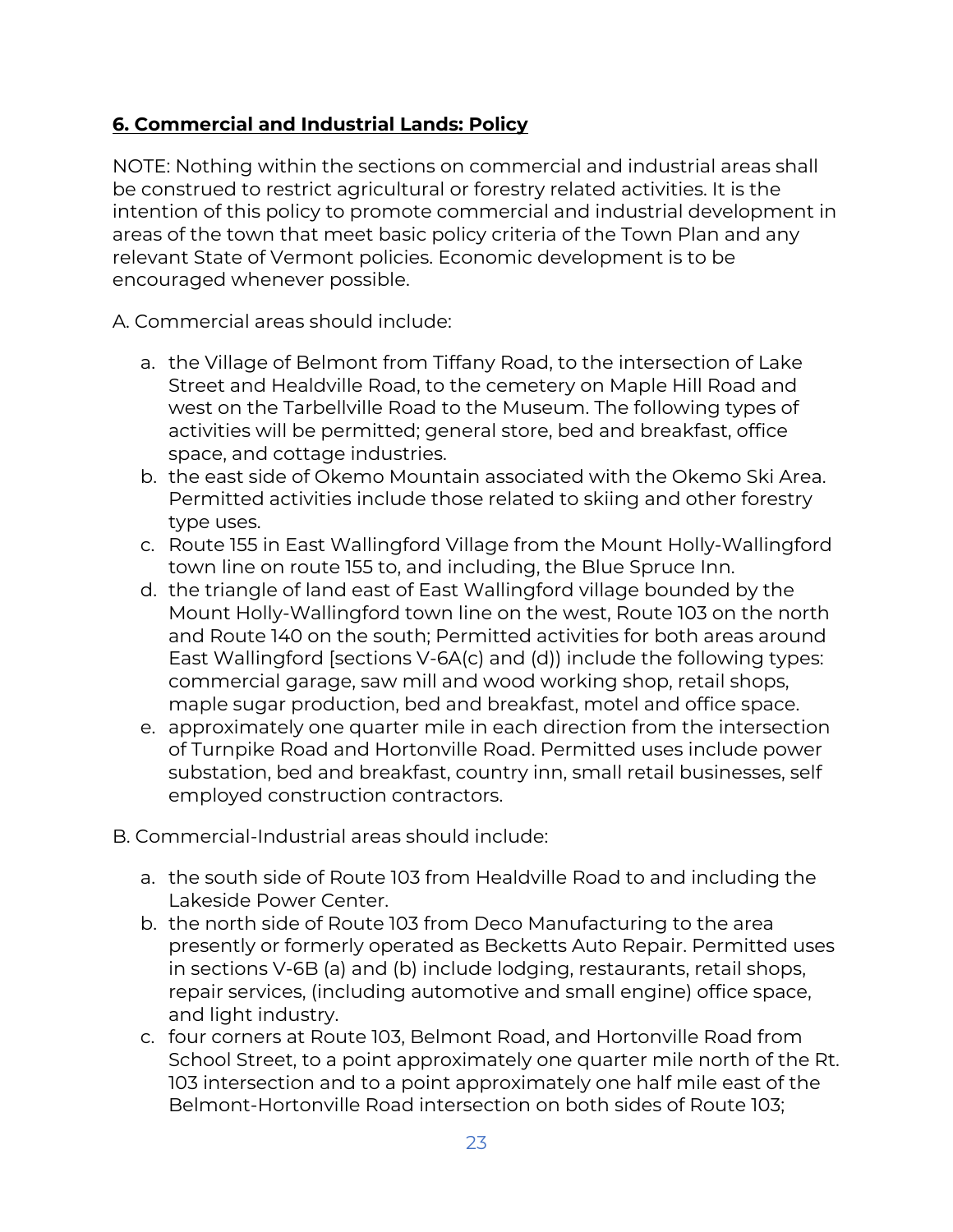Permitted uses such as retail shops, light industry, bed and breakfast, motels, office space, municipal services, are included.

- d. approximately one quarter mile north on the Sawyer Hill Road.
- e. the area around and associated with the Crowley Cheese Factory; Permitted uses include agriculturally related industry, office and retail space.

## **7. Residential Property: Inventory and Policy**

Mount Holly sits astride the Green Mountain ridge, land formally glaciated and presently covered primarily with glacial till soils which are singularly unsuitable for usual septic system construction. Many slopes are steep, while soils are shallow to bedrock or impermeable soil layers. (See attached map) Consequently special measures need to be adopted to handle sewage without contaminating ground water or otherwise creating health hazards.

The Town has Subdivision Regulations which require a permit for any division of land into 4 or more parcels.

Any Act 250 application must be reviewed by the Select Board and the Town Planning Commission.

In order to keep land in as large blocks as possible to retain Mount Holly's rural character and "working landscape" appearance, grouped developments shall be encouraged. When land subdivisions occur, the subdivider should attempt to place houses in a small area grouped together while leaving the majority of the parcel undeveloped. This allows for retaining the rural appearance of the town and continues to foster the agricultural and forestry uses of the land. Development of this nature would provide the land owner with the same number of housing units while leaving most of the land open for traditional uses.

There are currently 801 housing units in Mount Holly with the potential for over 400 new homesites which would not require Town subdivision review. It is estimated that including sites created through the subdivision process, a total of about 1500 new homesites could be constructed in Mount Holly. In view of this information, it appears that the town is at a crucial point in its growth and therefore it is recommended by both the Planning Commission and the Town Planning Committee, that the town adopt zoning regulations, and building permit requirements.

As stated by the Department of Housing and Community Affairs, housing is a basic right, not just a commodity for speculation. Economic development and housing are linked together. It is difficult to attract business to an area if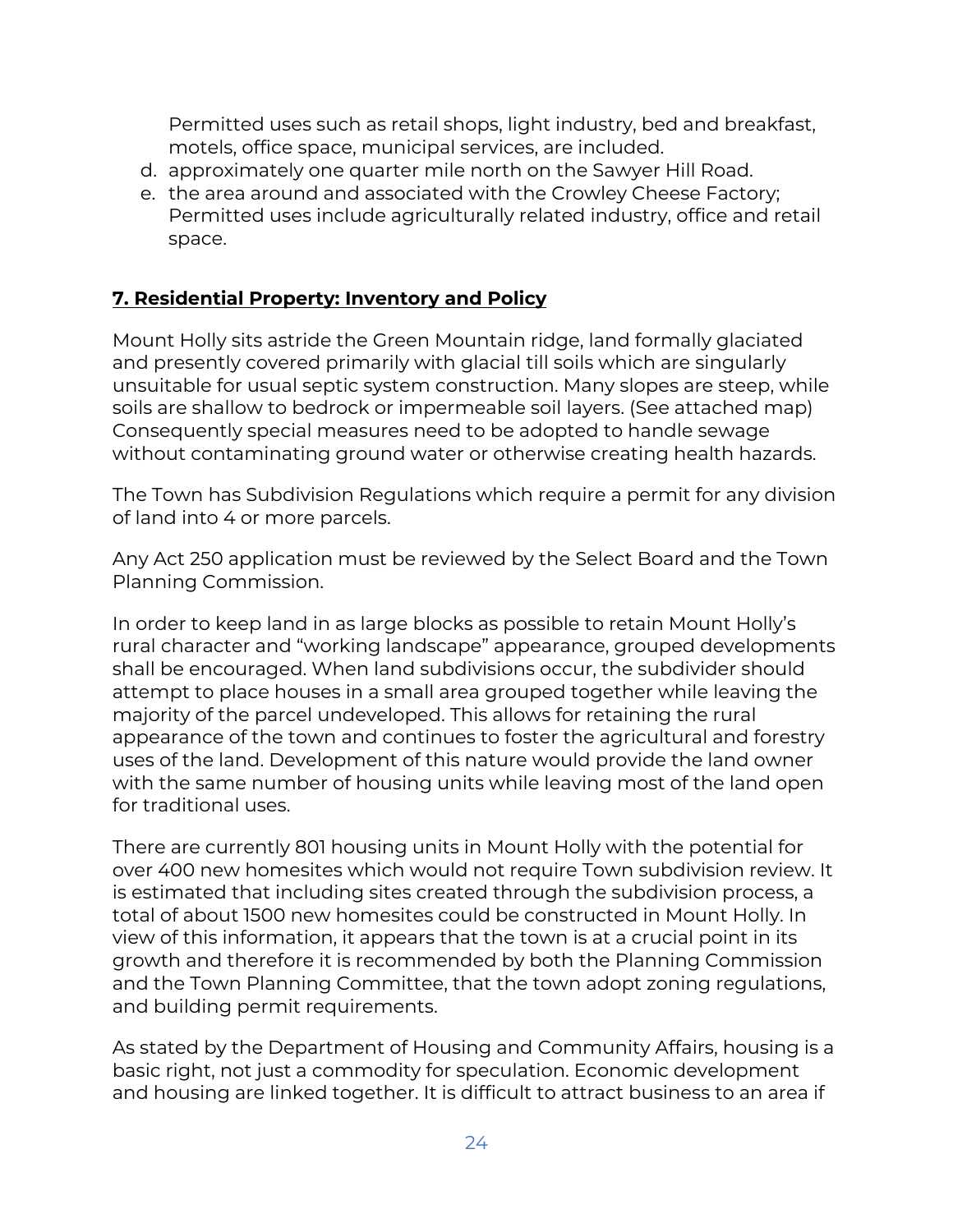there is not adequate housing for employees. The need for affordable housing is determined if an individual or household pays more than 30% of its income in rent and utilities, or if a homeowner pays more than 30% of income in mortgage, taxes, and insurance.

Concern for young people establishing a home, for those with lowest income and for the elderly who can no longer maintain a home are issues to be addressed. There is assistance available from Vermont's Department of Housing and Community Affairs.

## **8. Enerqy: Inventory**

Mount Holly is crossed by two high voltage transmission lines, one of 115kv and one of 345kv. The 115kv line is serviced by a substation of 2.5 megawatts.

Home heating in town is probably the single largest consumer of energy. Homes are heated by electricity, oil, coal, propane gas, and wood. A few homes make use of solar and wind energy to supplement other energy forms.

## **8. Energy: Policy**

Energy efficient construction will be encouraged in the future. The following item of the 1992 Mount Holly Town Meeting was duly warned and adopted.

*"To see if the Town of Mount Holly will advise their state legislators to send the following message to Vermont Senators, Congressman, and to the President of the United States, 'that we urge the creation of a national energy policy that would shift our dependence on fossil and nuclear fuels to energy efficiency conservation and renewable energy sources.'"*

# **9. Scenic Resources: Inventory**

- a. Scenic Roads: Perhaps nothing typifies New England and Vermont more than tree lined gravel roads backed by stonewalls. Where the road provides vistas of adjacent farm land and buildings and distant mountains with their patchwork of agricultural and forest land, the views take on special significance. Maple Hill Road (TH 22) is one such road.
- b. Scenic Ridge Lines: Views of hills and mountains either forested or in agricultural use are an important aesthetic resource for Mount Holly. A skyline of buildings is out of character with the Vermont most people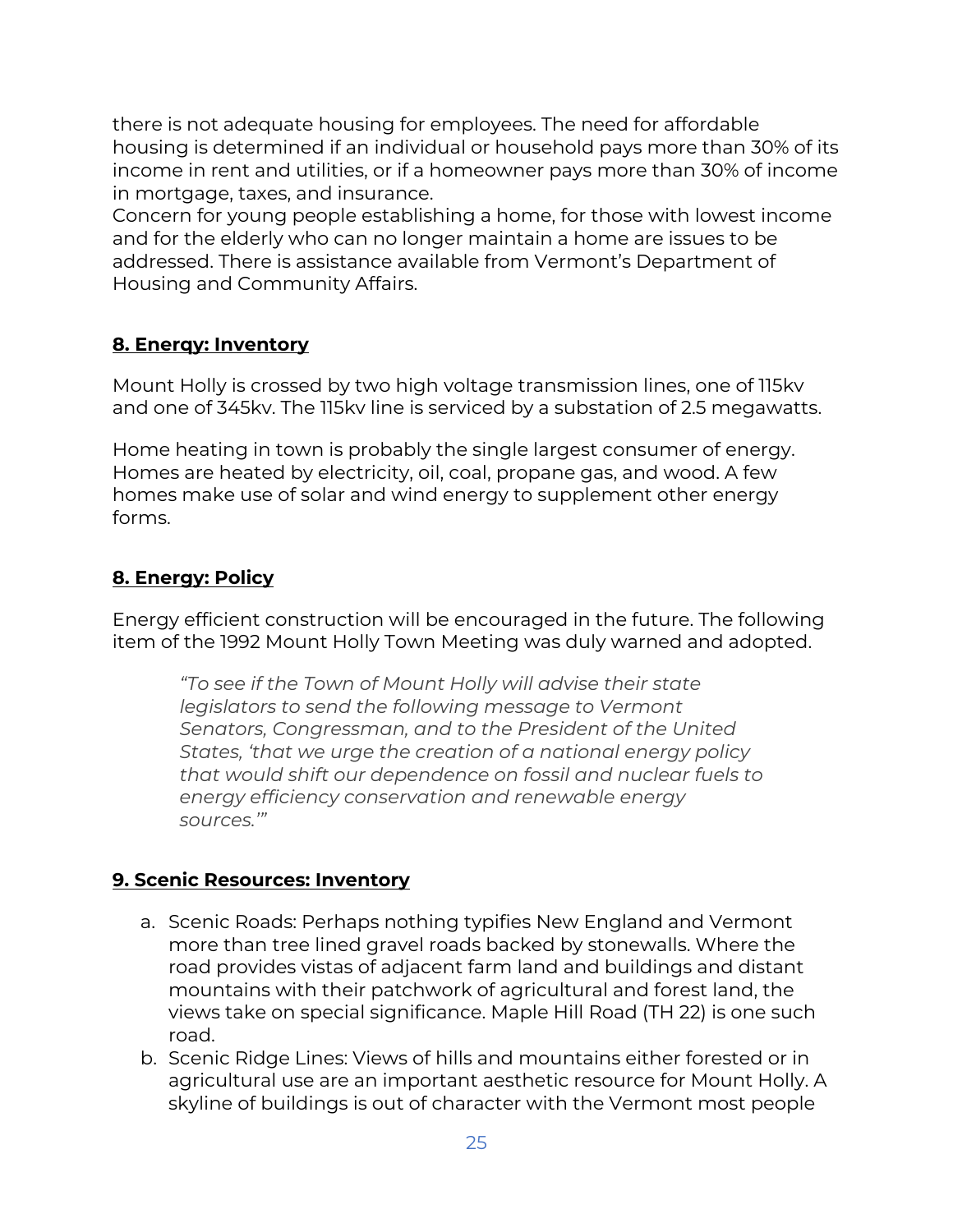know. Early Vermonters built below ridge lines probably in part to avoid the buffeting of winter winds, but that created the vistas we value today. The most obvious exception of a ridge line building in town today is the fire tower on Okemo Mountain.

#### **9. Scenic Resources: Policy**

a. Scenic Roads: Maple Hill Road (TH 22) from Belmont to Rt. 155 is designated a Scenic Road under town regulations and designation under the provisions of Vermont's Scenic Road regulations should be pursued. The present gravelled section of road should be maintained with maple trees along the roadside which, along with the stone walls, should be preserved and/or replaced as necessary. Removal of dead trees and/or replacement work of trees shall be done by the Town.

The town may want to consider adding sections of the following roads to the list as well as others: Old Turnpike Road Healdville Road Packer Cemetery Road Shunpike Road Cole Road Hedgehog Hill North Okemo Mountain Road

b. Scenic Ridge Lines: New construction in town should occur below tree lines on ridges. Houses or other buildings should be constructed in such a location that they do not project above the tree line on which they are located. This is important for aesthetic considerations as well as for energy conservation measures. The fire tower on Okemo is an exception. The tower has historical significance and the State Department of Forest and Parks is urged to maintain and repair the tower as necessary.

## **10. Geologic and Mineral Resources: Inventory**

The primary known mineral resources in town are sands, gravels, and some clays left by the retreat of the glaciers. The sands and gravels are especially obvious along parts of Rte. 103, adjacent to Rte. 155, and in a few other isolated locations where they have generally been removed for construction purposes in the past. A large rock quarry exists on the north slope of Okemo mountain just south of Rte. 103 at the Mount Holly-Ludlow town line. Material was removed from this site for construction of the relocated Rt 103 in the 1960s. Reportedly uranium exists on Okemo Mountain, and there are some small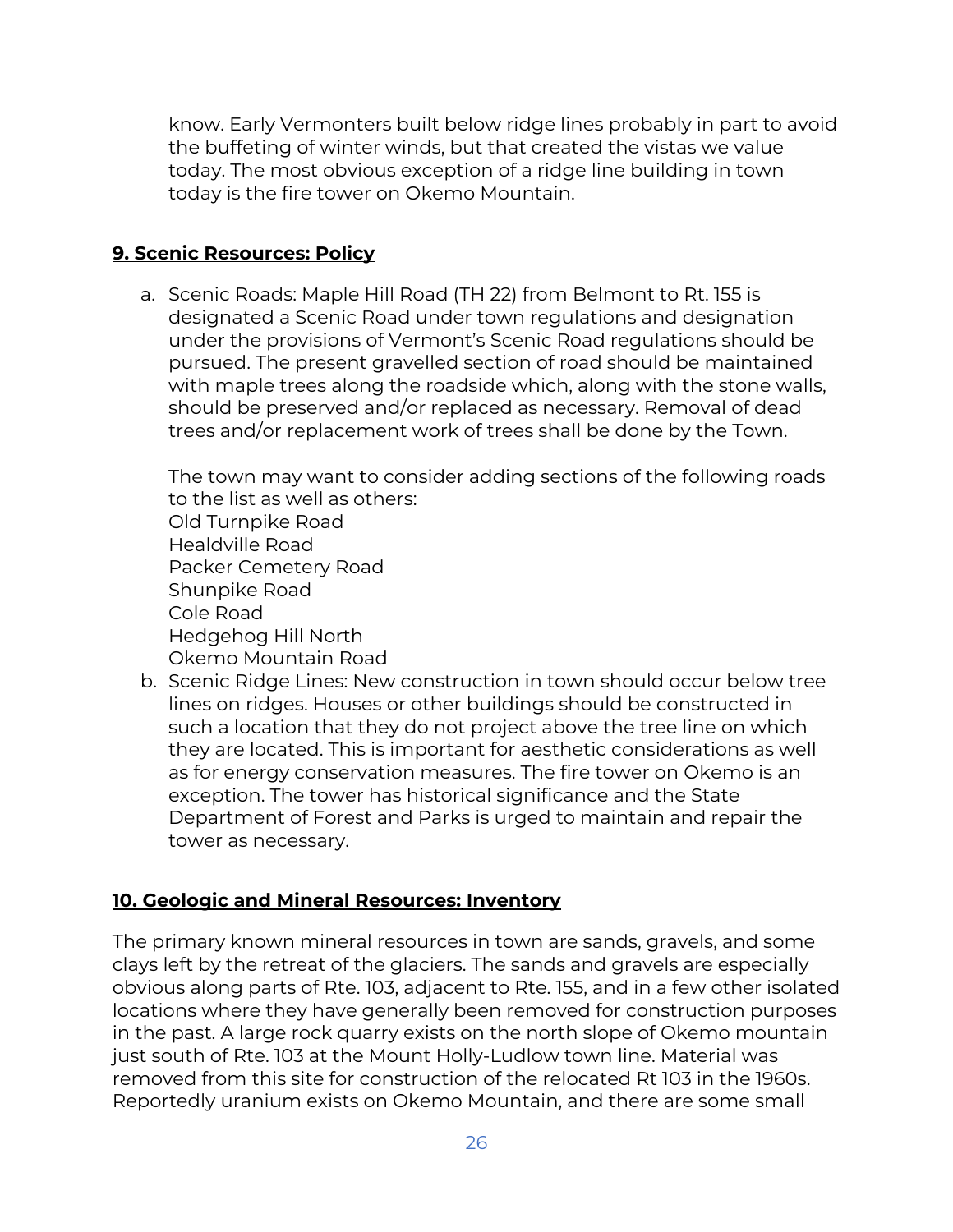outcrops of asbestos also occurring in town. Quantities of clay and asbestos are probably not present in quantities economically worth removal.

## **10. Geoloqic and Mineral Resources: Policy**

Sands and gravels will continue to be used as they have in the past, primarily for road projects and construction in town. Radioactive waste from uranium mining would present a significant health hazard to the people of Mount Holly along with major destruction of Okemo Mountain. No mining of uranium is to occur in Mount Holly.